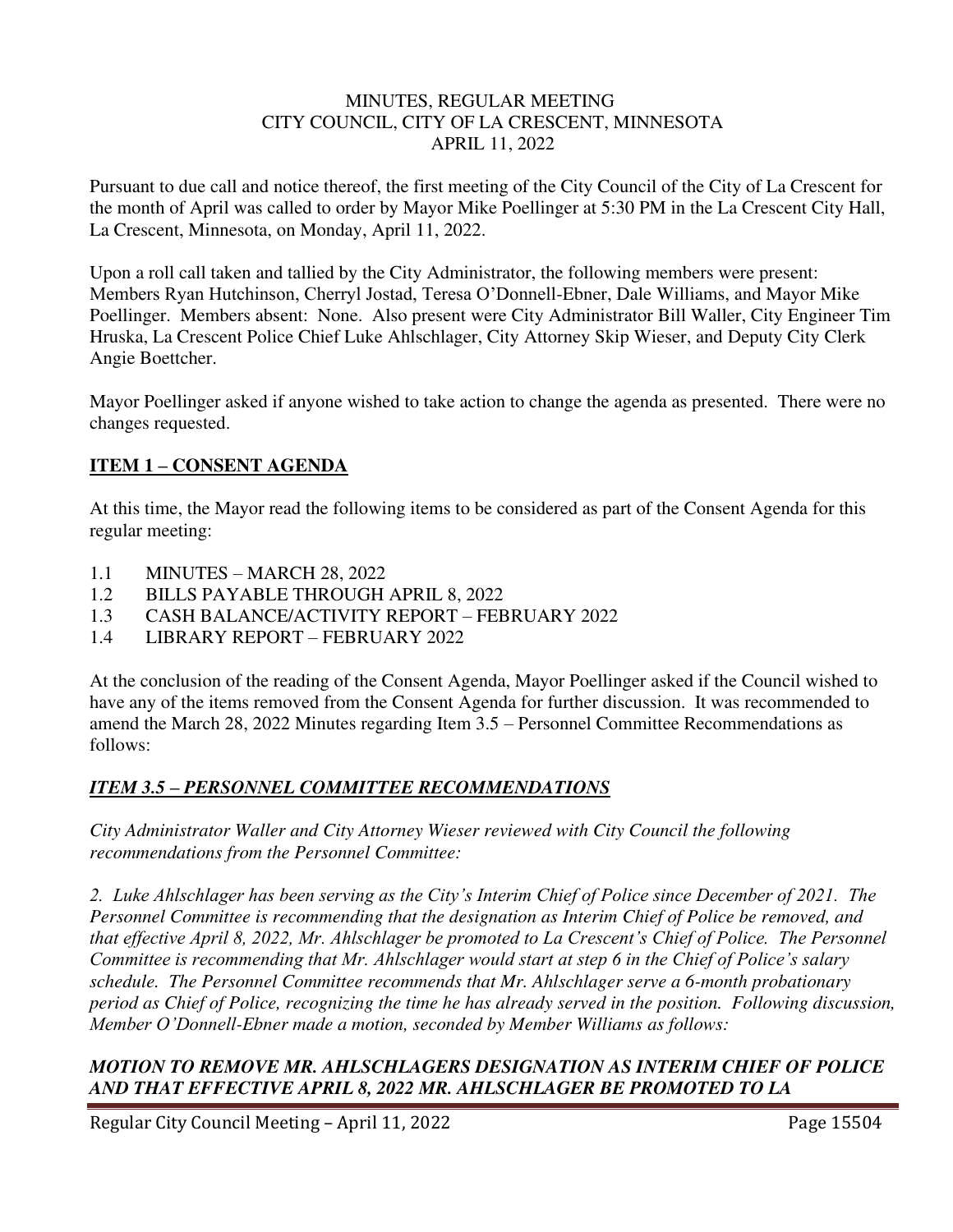## *CRESCENT'S CHIEF OF POLICE WITH MR. AHLSCHLAGER STARTING AT STEP 6 IN THE CHIEF OF POLICE'S SALARY SCHEDULE AND WILL SERVE A SIX-MONTH PROBATIONARY PERIOD AS CHIEF OF POLICE, RECOGNIZING THE TIME THAT HE HAS ALREADY SERVED IN THE POSITION.*

*9. The Personnel Committee is recommending that the City Council approve a post-retirement health care savings plan for the four full-time City Employees who are directors that are not represented by a bargaining unit. City Council reviewed a copy of the post-retirement plan. Following discussion, Member Williams made a motion, seconded by Member O'Donnell-Ebner as follows:* 

### *MOTION TO ACCEPT THE POST-RETIREMENT HEALTH CARE SAVINGS PLAN AS PRESENTED FOR THE FOUR FULL-TIME CITY EMPLOYEES WHO ARE DIRECTORS THAT ARE NOT REPRESENTED BY A BARGAINING UNIT. 100% OF ACCRUED AND UNUSED SICK TIME UPON THE TERMINATION OF EMPLOYMENT SHALL BE PAYABLE INTO HCSP.*

*10. To approve a memorandum of understanding with the AFSCME Union regarding Kara Tarrence assuming certain responsibilities in the interim as the City's Finance Director. City Council reviewed the memorandum of understanding. The Personnel Committee is recommending to approve the memorandum of understanding as proposed, effective April 1, 2022 for Ms. Tarrence. Following discussion, Member Williams made a motion, seconded by Member O'Donnell-Ebner as follows:* 

### *MOTION TO ACCEPT THE MEMORANDUM OF UNDERSTANDING WITH THE AFSCME UNION REGARDING MS. TARRENCE ASSUMING CERTAIN RESPONSIBILITIES IN THE INTERIM AS THE CITY'S FINANCE DIRECTOR EFFECTIVE APRIL 1, 2022, AND THAT HER RATE OF PAY BE INCREASED BY \$3.00 PER HOUR FOR THE DURATION OF THE TIME THAT SHE SERVES IN THAT CAPACITY.*

Member Hutchinson made a motion, seconded by Member O'Donnell-Ebner, as follows:

## **A MOTION TO APPROVE THE CONSENT AGENDA AS PRESENTED INCLUDING AMENDMENTS TO THE MARCH 28, 2022 MINUTES REGARDING ITEM 3.5 – PERSONNEL COMMITTEE RECOMMENDATIONS.**

Upon a roll call vote taken and tallied by the City Administrator, the following Members voted in favor thereof, viz;

| Ryan Hutchinson        | Yes |
|------------------------|-----|
| Cherryl Jostad         | Yes |
| Teresa O'Donnell-Ebner | Yes |
| Dale Williams          | Yes |
| Mike Poellinger        | Yes |

and none voted against the same. The motion was declared duly carried.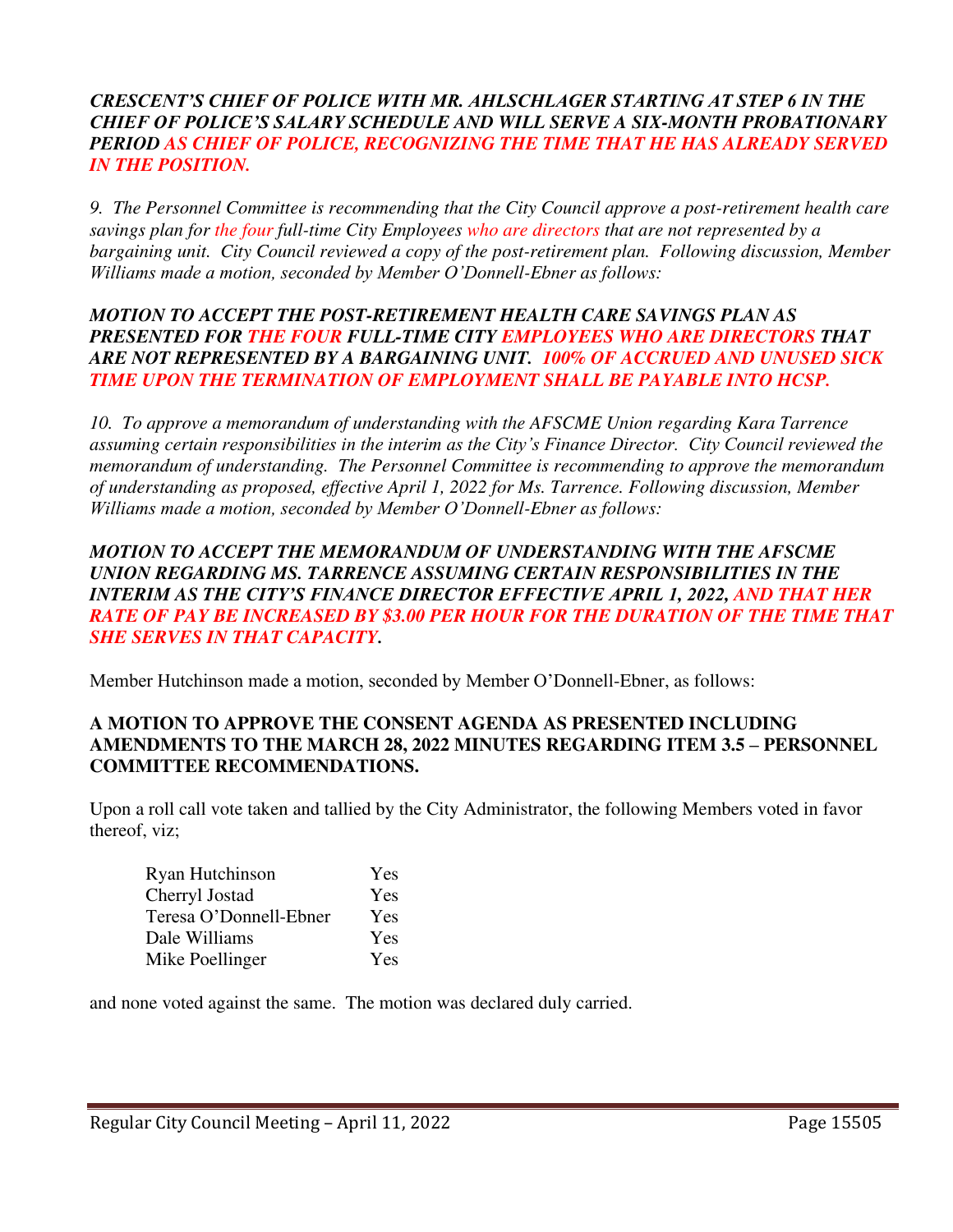## **ITEM 3.1 – AGENDA REQUEST – NORTH 4TH**

Dr. Sean A. Agger addressed the City Council with a MnDOT study done at the intersection of HWY 14 and North 4<sup>th</sup> Street involving traffic accidents. Mr. Agger is requesting that the city evaluate having traffic lights installed at this intersection. A recommendation was made to have City Engineer, Tim Hruska correspond with MnDOT. Following discussion, Member Williams made a motion, seconded by Member Hutchinson, as follows:

## **MOTION FOR CITY ENGINEER TIM HRUSKA TO MOVE AHEAD WITH CORRESPONDENCE WITH MNDOT REGARDING TRAFFIC LIGHT INSTALLATION AT THE INTERSECTION OF HWY 14 AND NORTH 4TH STREET.**

Upon a roll call vote taken and tallied by the City Administrator, the following Members voted in favor thereof, viz;

| Ryan Hutchinson        | Yes |
|------------------------|-----|
| Cherryl Jostad         | Yes |
| Teresa O'Donnell-Ebner | Yes |
| Dale Williams          | Yes |
| Mike Poellinger        | Yes |

and none voted against the same. The motion was declared duly carried.

## **ITEM 3.2 – 2021 POLICE DEPARTMENT REPORT**

La Crescent Police Chief, Luke Ahlschlager, reviewed with City Council the 2021 Police Department Report. This was informational only, no action required.

## **ITEM 3.3 – AUTHORIZE EXPENDITURE – E BIKE**

La Crescent Police Chief, Luke Ahlschlager, made a request for City Council to approve funding for one Recon Power Bike Interceptor (e-bike). This e-bike will be used as an additional tool for officers of the La Crescent Police Department to provide patrol and response services to areas that are currently difficult to access by use of current patrol methods, such as bike trails and routes. Additionally, the e-bike will be useful during events such as Applefest, for routine patrol, and for accomplishing general community policing objectives. The first-year one-time cost is estimated to be \$6,587 with an average yearly maintenance cost over the next five years of \$140 per year. The funding comes from a December 2020 \$10,000.00 donation to the La Crescent Police Department from Eunice Dahlen. Following discussion, Member Jostad made a motion, seconded by Member O'Donnell-Ebner, as follows:

## **MOTION TO AUTHORIZE THE EXPENDITURE TO PURCHASE AN E-BIKE FOR THE LA CRESCENT POLICE DEPARTMENT WITH 2020 DONATION FUNDS FROM EUNICE DAHLEN.**

Upon a roll call vote taken and tallied by the City Administrator, the following Members voted in favor thereof, viz;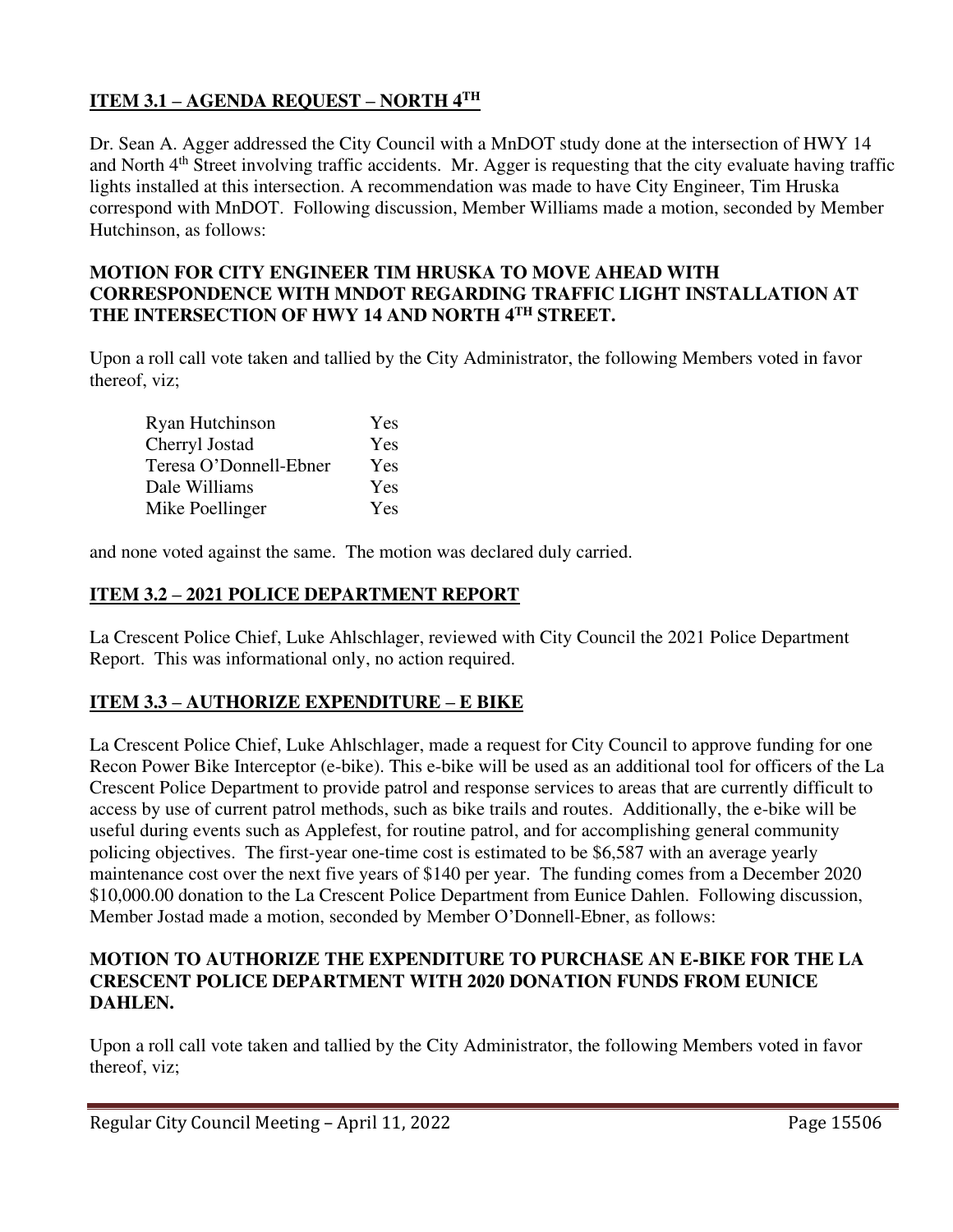| Ryan Hutchinson        | Yes        |
|------------------------|------------|
| Cherryl Jostad         | <b>Yes</b> |
| Teresa O'Donnell-Ebner | <b>Yes</b> |
| Dale Williams          | Yes        |
| Mike Poellinger        | <b>Yes</b> |

and none voted against the same. The motion was declared duly carried.

## **ITEM 3.4 – APPLEFEST 5K REQUEST**

La Crescent Chief of Police, Luke Ahlschlager, reviewed with City Council a letter from Marci Skemp, representative of the 2022 La Crescent Applefest 5K Event, to hold their Annual 5K Run/Walk on the morning of Saturday, September 17<sup>th,</sup> 2022. The race will start on Main and Walnut Streets and end at Old Hickory Park Shelter on the Jonathan side. Ms. Skemp also requested assistance from La Crescent Police Department and Fire personnel for escort(s), traffic control, medical response, and security. Following discussion, Member O'Donnell-Ebner, seconded by Member Hutchinson as follows:

## **MOTION TO APPROVE THE RACE ROUTE FOR THE ANNUAL APPLEFEST 5K RUN/WALK ON SEPTEMBER 17, 2022 AND APPROVAL OF ASSISTANCE FROM LA CRESCENT POLICE DEPARTMENT AND FIRE PERSONNEL.**

Upon a roll call taken and tallied by the City Administrator, the following Members voted in favor thereof, viz;

| Ryan Hutchinson        | Yes |
|------------------------|-----|
| Cherryl Jostad         | Yes |
| Teresa O'Donnell-Ebner | Yes |
| Dale Williams          | Yes |
| Mike Poellinger        | Yes |

and none voted against the same. The motion was declared duly carried.

## **ITEM 3.5 – 2022 STREET PROJECT BID RESULTS**

City Engineer, Tim Hruska, reviewed with City Council the bid results for the 2022 local street improvement projects. The 2022 bond issue included \$915,000.00 for the 2022 street improvement project. Due to increased cost of supplies the bids came in higher than originally projected. In order to proceed with the project, it was recommended to City Council to accept the low bid from Zenke, Inc. in the amount of \$933,436.70 and increase the amount of funds included in the 2022 bond issue for the 2022 street improvement project to reflect the actual project costs. Following discussion, Member O'Donnell-Ebner made a motion, seconded by Member Williams as follows:

#### **MOTION TO ACCEPT THE LOW BID FROM ZENKE, INC. IN THE AMOUNT OF \$933,436.70 AND INCREASE THE AMOUNT OF FUNDS INCLUDED IN THE 2022 BOND ISSUE FOR THE 2022 STREET IMPROVEMENT PROJECT TO REFLECT THE ACTUAL PROJECT COSTS.**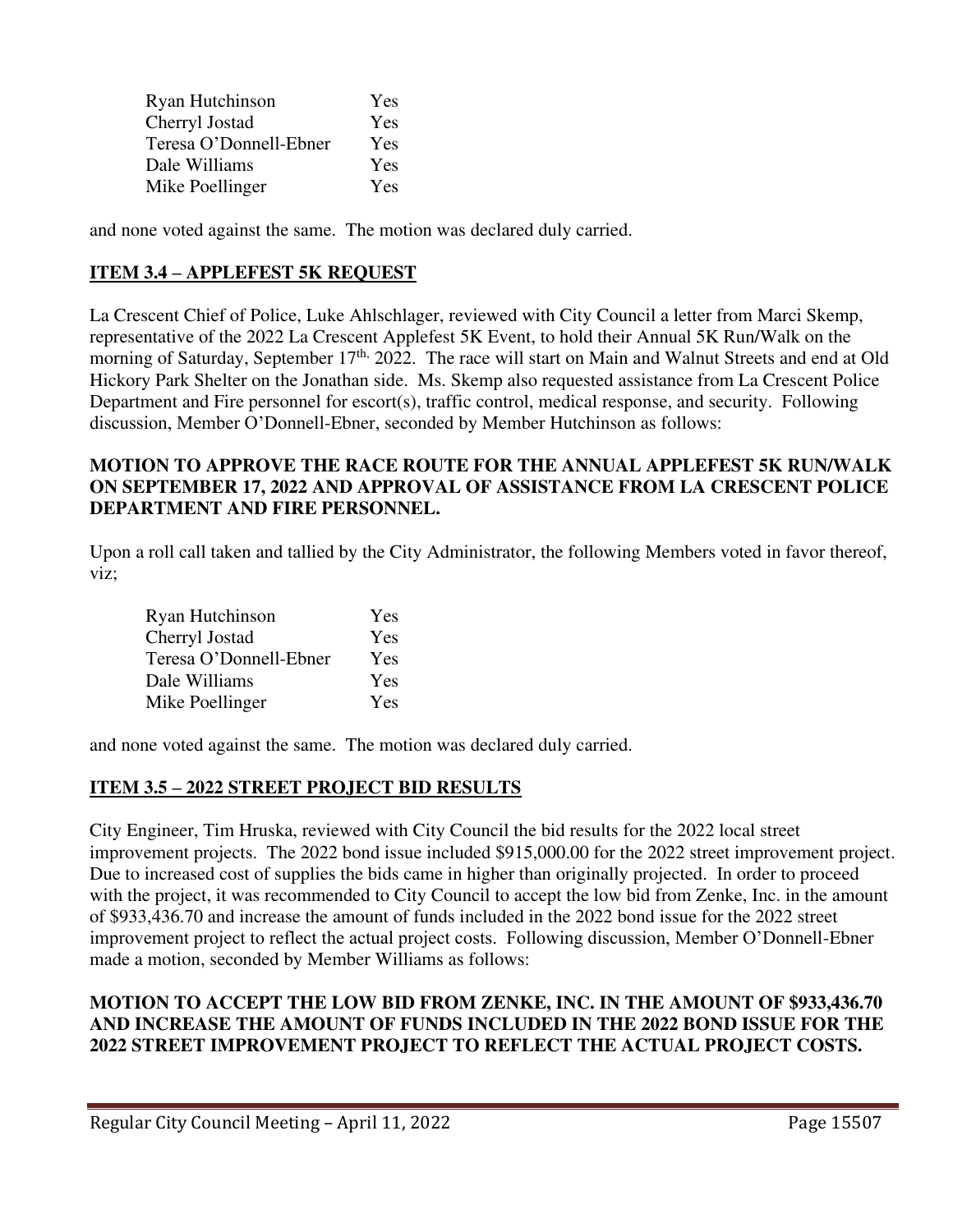Upon a roll call taken and tallied by the City Administrator, the following Members voted in favor thereof, viz;

| Ryan Hutchinson        | Yes        |
|------------------------|------------|
| Cherryl Jostad         | Yes        |
| Teresa O'Donnell-Ebner | <b>Yes</b> |
| Dale Williams          | <b>Yes</b> |
| Mike Poellinger        | Yes        |

and none voted against the same. The motion was declared duly carried.

#### **ITEM 3.6 – HORSE TRACK MEADOWS PROJECT CHANGE ORDER**

City Engineer, Tim Hruska, reviewed with City Council a change order to the Horse Track Meadows project which includes the addition of an aggregate parking lot at the west end of the subdivision, the addition of a 4" water and 6" sanitary sewer service to serve the proposed splash pad along with an access driveway for the park. This was informational only and will be on a future agenda.

#### **ITEM 3.7 – WAGON WHEEL PEDESTRIAN BRIDGE UPDATE**

City Engineer, Tim Hruska, reviewed with City Council an update on the progression of the Wagon Wheel Pedestrian bridge. There will be temporary lane closures at some point to accommodate concrete delivery. Signage and notice of lane closures will be provided in advance. This was informational only no action required.

## **ITEM 3.8 – AUTHORIZE ENGINEERING-CROSSING IMPROVEMENT**

City Engineer, Tim Hruska, reviewed with City Council the Elm Street Crossing Improvements. In 2021 a demonstration project was installed at Elm Street and South 4th and South 6th Street intersections. It is suggested that the City and Houston County proceed to make certain improvements to both of these intersections, including minor curb modifications and the installation of rapid flashing beacons. It is proposed that the City would pay the engineering costs related to the project, and that the construction costs would be split equally between the City and the County. It is expected that the engineering costs will be \$12,000 to \$15,000. Grants will be sought out for a portion of the construction costs. It is unclear if this will be a 2022 or 2023 project. It is suggested that City Council authorize WHKS to proceed with the preparation of plans and specifications for the proposed improvement project. Following discussion, Member O'Donnell-Ebner made a motion, seconded by Member Hutchinson as follows:

#### **MOTION TO AUTHORIZE WHKS TO PROCEED WITH PREPARATION OF PLANS AND SPECIFICATIONS FOR THE PROPOSED ELM STREET CROSSING IMPROVEMENTS.**

Upon a roll call taken and tallied by the City Administrator, the following Members voted in favor thereof, viz;

| Ryan Hutchinson        | Yes        |
|------------------------|------------|
| Cherryl Jostad         | Yes        |
| Teresa O'Donnell-Ebner | <b>Yes</b> |

Regular City Council Meeting – April 11, 2022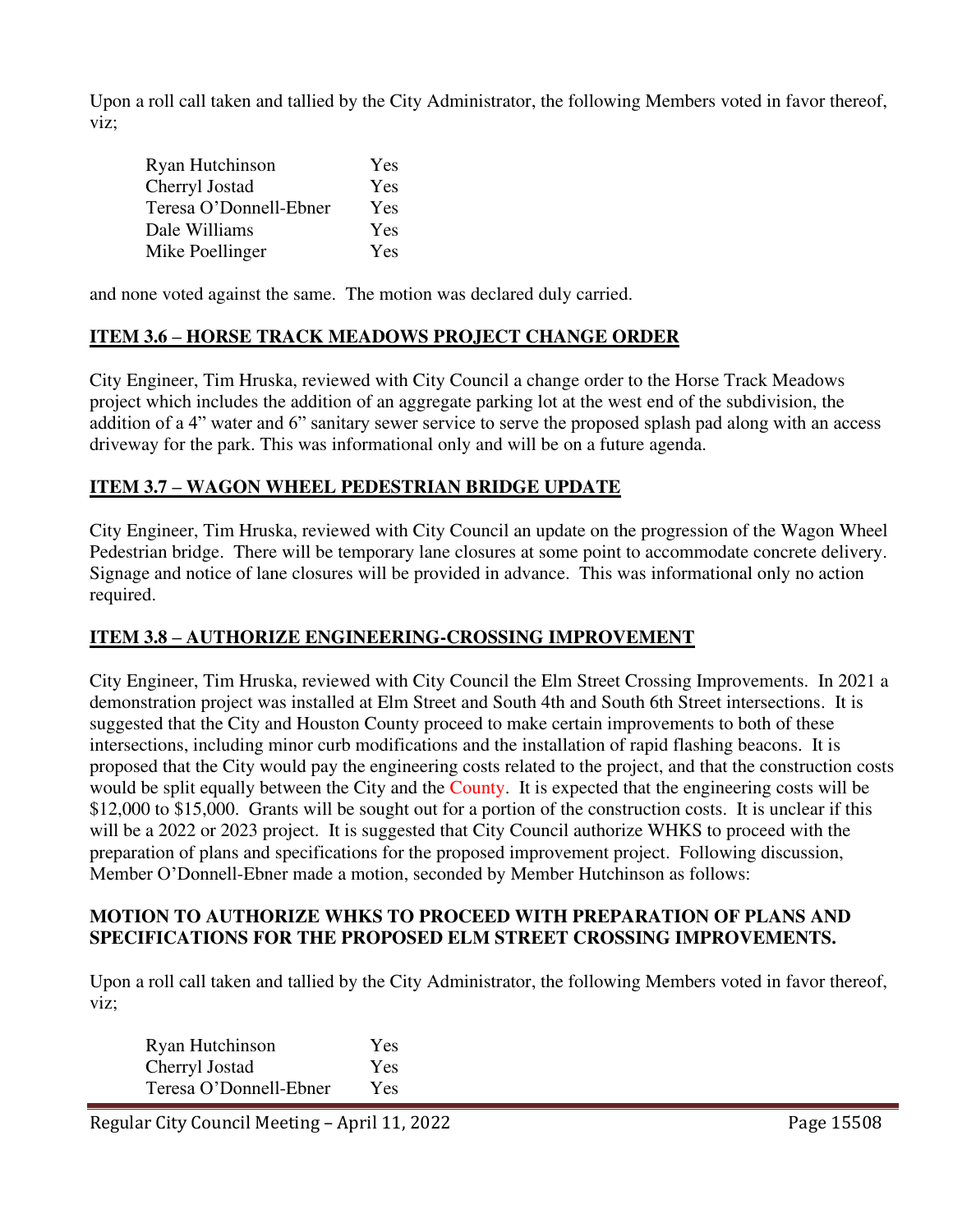| Dale Williams   | Yes |
|-----------------|-----|
| Mike Poellinger | Yes |

and none voted against the same. The motion was declared duly carried.

## **ITEM 3.9/3.10/3.11 – PLANNING COMMISSION MINUTES – APRIL 5, 2022**

City Attorney Wieser reviewed with City Council the Minutes from the April 5, 2022 Planning Commission meeting. The Planning Commission's first recommendation to City Council was to approve a proposed zoning text amendment to allow outdoor parking and storage of commercial vehicles, including busses in the C-1 Highway Commercial District at the property located at 215 South Chestnut Street. The Planning Commission's second recommendation to City Council was to approve a proposed Conditional Use Permit to allow outdoor parking and storage of commercial use vehicles, including busses at the property located at 215 South Chestnut Street. It was recommended to continue these items at the April 25, 2022 City Council meeting in order to determine if an Interim Use Permit would be a better fit. Following discussion Member Williams made a motion, seconded by Member O'Donell-Ebner as follows:

## **MOTION TO CONTINUE THE PROPOSED TEXT AMENDMENT AND CONDITIONAL USE PERMIT TO ALLOW OUTDOOR PARKING AND STORAGE OF COMMERCIAL VEHICLES INCLUDING BUSSES IN THE C-1 HIGHWAY COMMERCIAL DISTRICT TO THE APRIL 25, 2022 COUNCIL MEETING IN ORDER TO DETERMINE IF AN INTERIM USE PERMIT IS A BETTER FIT.**

Upon a roll call taken and tallied by the City Administrator, the following Members voted in favor thereof, viz;

| Ryan Hutchinson        | Yes |
|------------------------|-----|
| Cherryl Jostad         | Yes |
| Teresa O'Donnell-Ebner | Yes |
| Dale Williams          | Yes |
| Mike Poellinger        | Yes |

and none voted against the same. The motion was declared duly carried.

## **ITEM 3.12 – APPEAL OF VARIANCE DENIAL – LAMAR ADVERTISING**

City Attorney Wieser reviewed with City Council a request from Lamar Advertising to appeal their variance application denial from the Planning Commission to rebuild a sign structure. Attorney Wieser recommended City Council call a special City Council meeting on May 11, 2022 at 5:30 p.m. to hear the denial appeal request. Following discussion, Member O'Donnell-Ebner made a motion, seconded by Member Williams as follows:

## **MOTION TO CALL FOR A SPECIAL CITY COUNCIL MEETING ON MAY 11, 2022 AT 5:30 P.M TO HEAR THE DENIAL APPEAL REQUEST FROM LAMAR ADVERTISING.**

Upon a roll call taken and tallied by the City Administrator, the following Members voted in favor thereof, viz;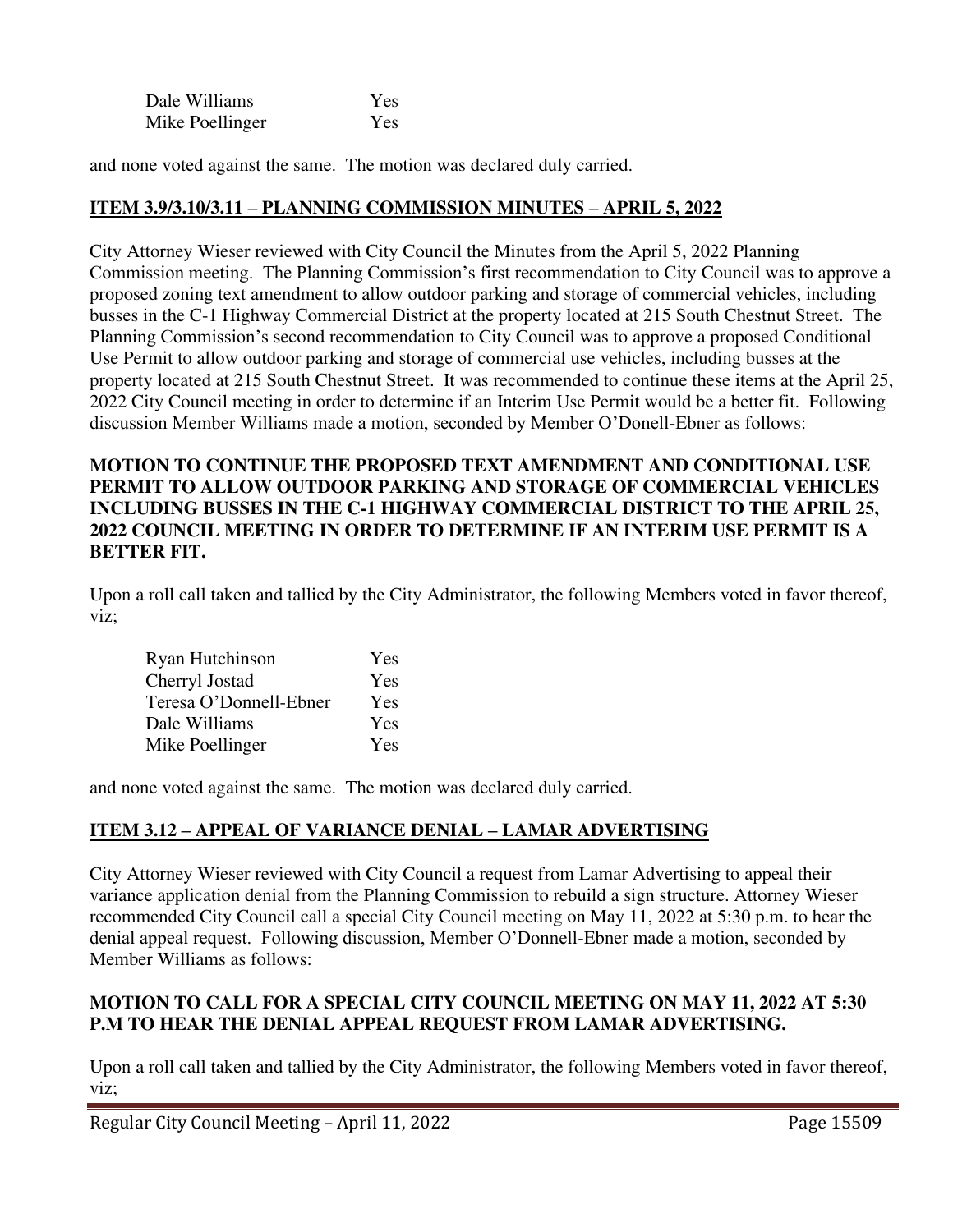| Ryan Hutchinson        | Yes        |
|------------------------|------------|
| Cherryl Jostad         | <b>Yes</b> |
| Teresa O'Donnell-Ebner | <b>Yes</b> |
| Dale Williams          | Yes        |
| Mike Poellinger        | <b>Yes</b> |

and none voted against the same. The motion was declared duly carried.

## **ITEM 3.13 – 2022 ANNEXATION AMENDEMENT**

City Attorney Wieser reviewed an Amended Joint Resolution for City Council regarding the Crescent Valley Annexation. After the Annexation was approved by the Office of Administrative Hearing, Houston County identified miscellaneous clerical issues with the legal description. The original agreement contemplated that the parties would agree to amend the legal description if needed. The purpose of the Amended Joint Resolution is to correct the legal description that was initially utilized. Following discussion, Member Jostad introduced the following revised resolution and moved its passage and adoption:

In the Matter of the City of La Crescent/La Crescent Township

## STATE OF MINNESOTA OFFICE OF ADMINISTRATIVE HEARINGS

IN THE MATTER OF THE PETITION FOR ) **AMENDED** THE ANNEXATION OF CERTAIN LAND **JOINT RESOLUTION** TO THE CITY OF LA CRESCENT PURSUANT ) TO MINNESOTA STATUTES § 414.0325 (1)

# AMENDED JOINT RESOLUTION FOR ORDERLY ANNEXATION BY AND BETWEEN LA CRESCENT TOWNSHIP AND THE CITY OF LA CRESCENT

WHEREAS, on or about October 11, 2021, Township and City approved a Joint Resolution for Orderly Annexation of certain lands to the City of La Crescent pursuant to Minnesota Statutes § 414.0325.

WHEREAS, the Order approving annexation was signed on November 1 8, 2021 as OAH 71-0331- 37881 (MBAU OA-1811-1 La Crescent/La Crescent Township). A true and correct copy is attached hereto.

WHEREAS, upon recording of the Joint Resolution it was discovered that the legal description contained various scrivener issues.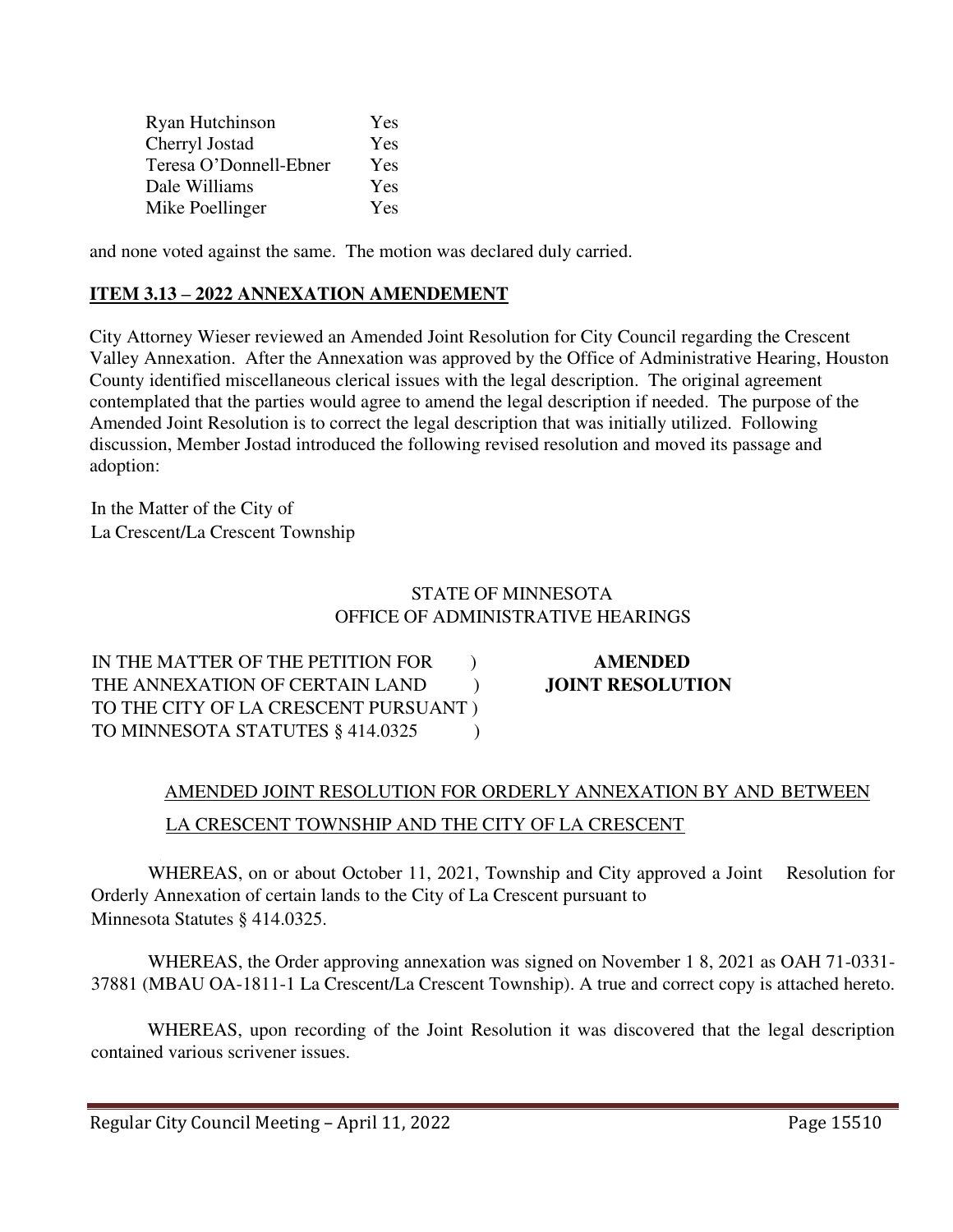WHEREAS, Paragraph 14 of the Joint Resolution allows for the submission of revised legal descriptions.

WHEREAS, both the Township and City wish to submit an Amended Resolution to clarify the scrivener errors.

NOW, THEREFORE, BE IT RESOLVED by the City Council of the City of La Crescent and the Township Board of Supervisors of the Township of La Crescent as follows:

- 1. Designation of Subject Area. The Township and City hereby designate the Subject Area legally described in the amended  $Exhibit A$  for immediate orderly annexation pursuant to Minnesota Statutes, Section 414.0325.
- 2. Map of Subject Area. A boundary map showing the Subject Area legally described in Exhibit A is attached hereto as Exhibit B and is hereby incorporated herein by reference.
- 3. Except as set forth in this Amended Joint Resolution, the Joint Resolution dated October 1 1, 2021 shall continue in full force and effect in accordance with its terms.

Passed, adopted, and approved by the Township Board of Supervisors of the Township of La Crescent, Houston County, Minnesota, this 1 1th day of April, 2022.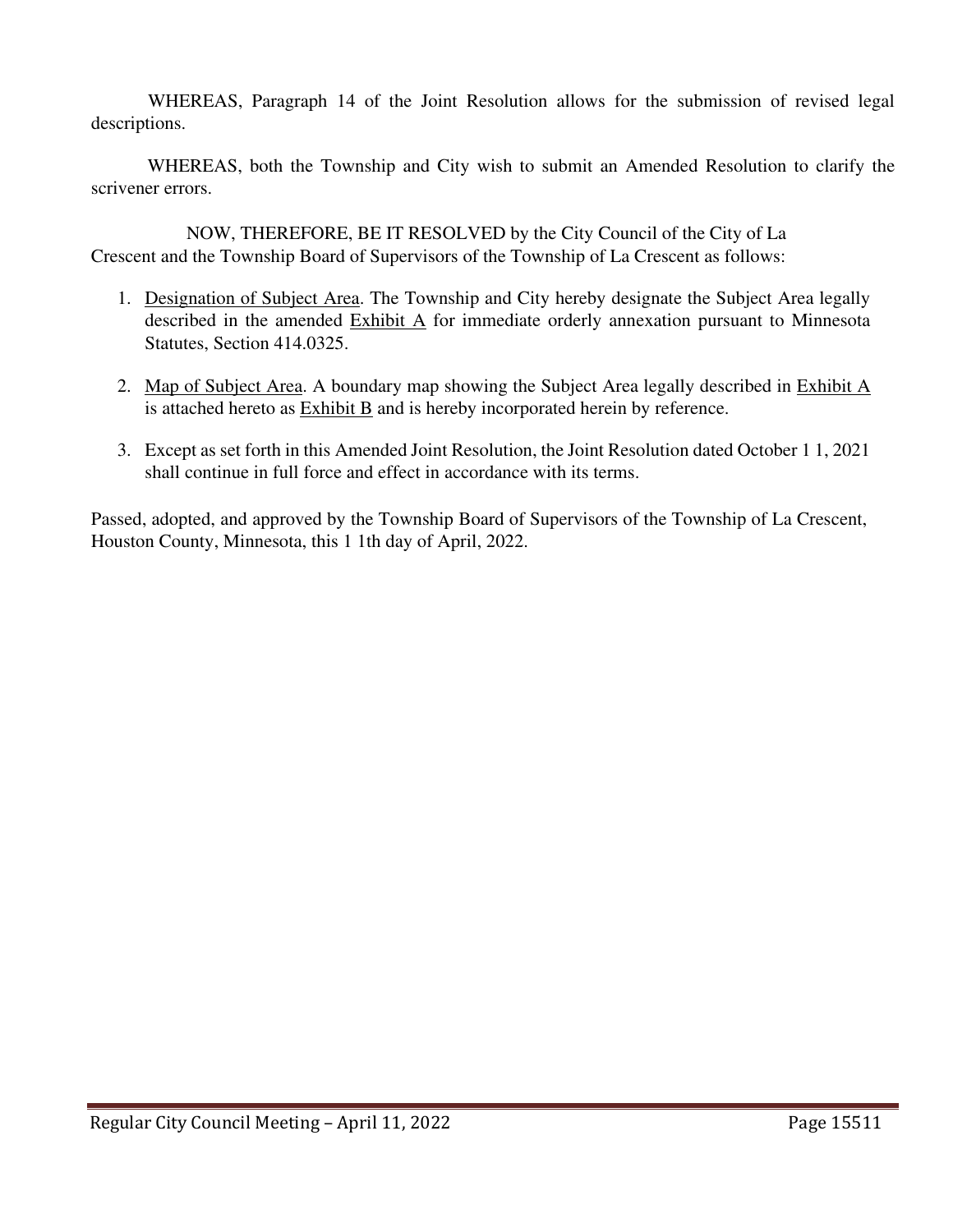## ATTEST: TOWNSHIP OF LA CRESCENT

By:  $By:$ 

\_\_\_\_\_\_\_\_\_\_\_\_\_\_\_\_\_\_\_\_\_\_\_\_\_\_\_ \_\_\_\_\_\_\_\_\_\_\_\_\_\_\_\_\_\_\_\_\_\_\_\_\_\_\_\_

Karen Schuldt, Township Clerk Bob Schuldt, Chair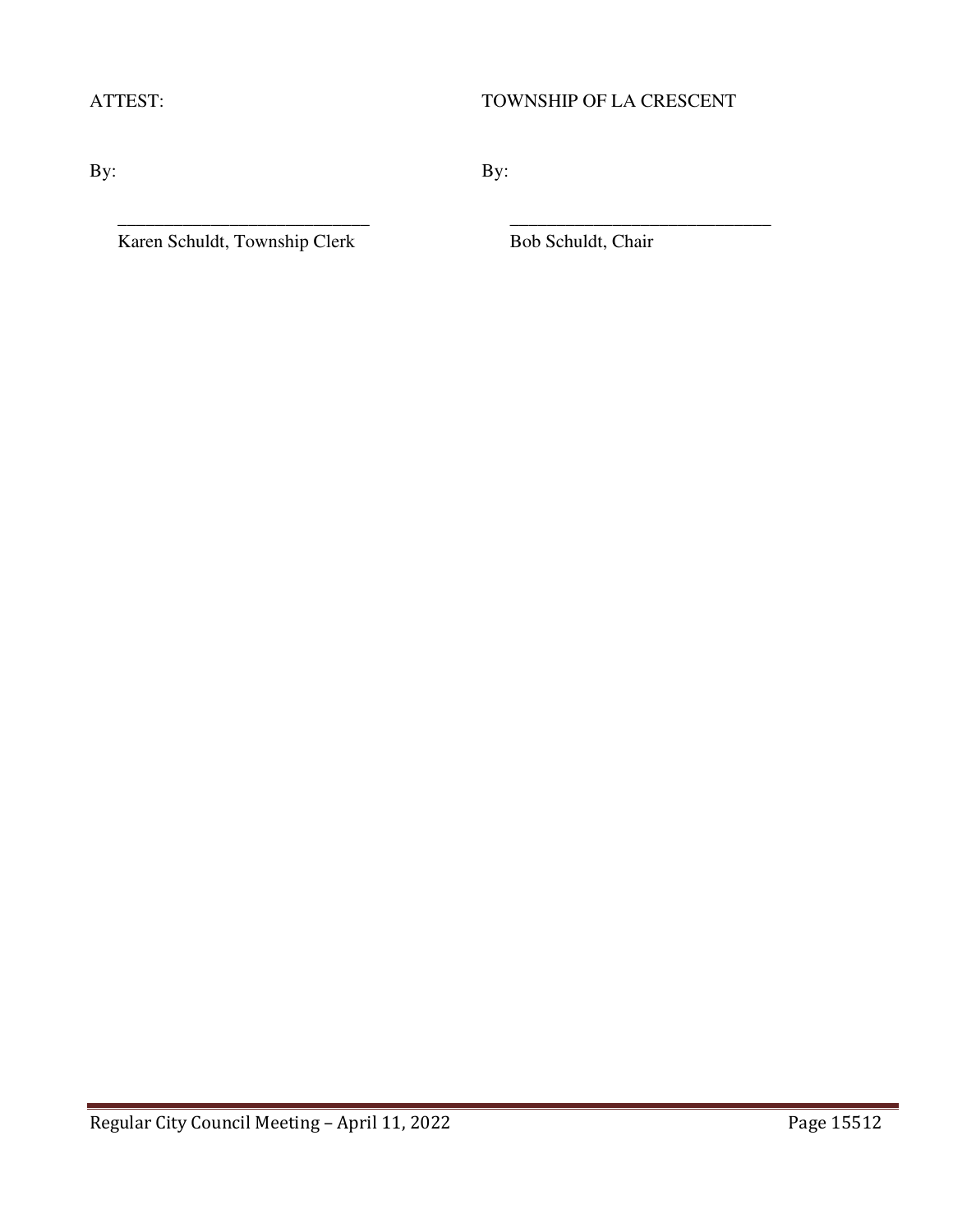Passed, adopted, and approved by the City Council of the city of La Crescent, Houston County, Minnesota, this 11<sup>th</sup> day of April, 2022

 $\overline{\phantom{a}}$  , and the contract of the contract of the contract of the contract of the contract of the contract of the contract of the contract of the contract of the contract of the contract of the contract of the contrac

ATTEST: TOWNSHIP OF LA CRESCENT

By:  $By:$ 

Bill Waller, City Administrator Mikel Poellinger, Mayor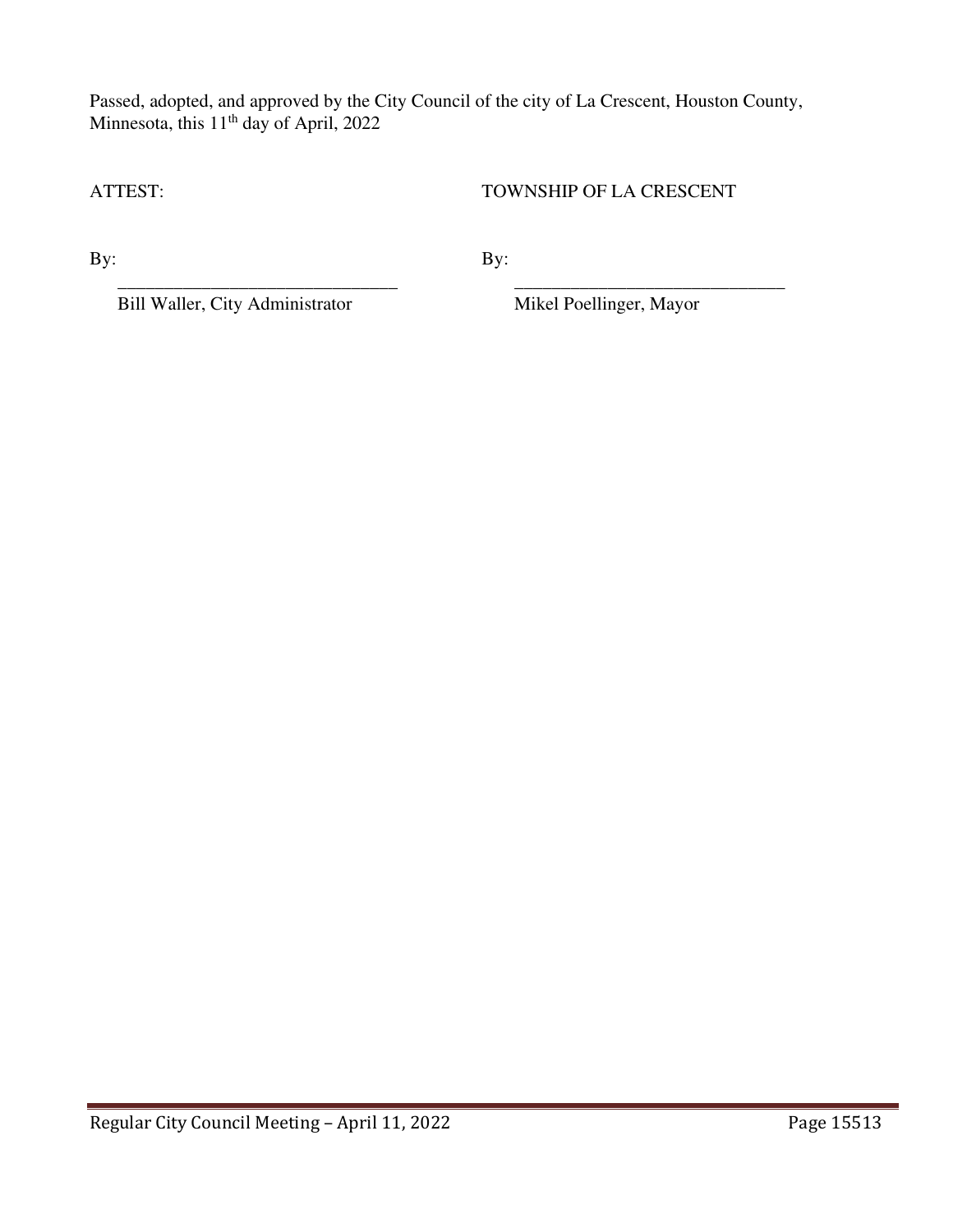# EXHIBIT A

### DeBoer/1603 West Ln/08.0460.OOO and 08.0124.003:

#### PARCEL A

#### LOT TWELVE (12), BLOCK ONE (1) CRESCENT VALLEY SUBDIVISION TO THE TOWN OF LA CRESCENT, HOUSTON COUNTY, MINNESOTA; AND

#### PARCEL B

A PARCEL OF LAND LOCATED IN THE SOUTHEAST QUARTER OF THE SOUTHWEST QUARTER (SE <sup>1</sup> /4 SW <sup>1</sup> /4) OF SECTION NINE (9), TOWNSHIP ONE HUNDRED FOUR (104) NORTH, RANGE FOUR (4) WEST, LA CRESCENT TOWNSHIP, HOUSTON COUNTY, MINNESOTA, DESCRIBED AS FOLLOWS: COMMENCING AT THE SOUTH QUARTER CORNER OF SAID SECTION NINE (9), THENCE WEST 169.58 FEET; THENCE ALONG THE WEST LINE EXTENDED OF CRESCENT VALLEY SUBDIVISION NORTH 3 DEGREES 23 '3 1 " WEST 836.56 FEET TO THE SOUTHEAST CORNER OF LOT TEN (10), BLOCK ONE (1) OF SAID CRESCENT VALLEY SUBDIVISION; THENCE ALONG THE SOUTH LINE EXTENDED OF SAID LOT TEN (10) WEST 326.41 FEET TO THE POINT OF BEGINNING; THENCE CONTINUING WEST 180.09 FEET; THENCE ALONG THE WEST LINE EXTENDED OF LOT TWELVE (12) , BLOCK ONE (1) NORTH 25 DEGREES 48'26" EAST 122.34 FEET TO THE SOUTHWEST CORNER OF SAID LOT TWELVE (12); THENCE ALONG THE SOUTH LINE OF SAID LOT TWELVE (12) NORTH 84 DEGREES 25'58" EAST 173.00 FEET TO THE SOUTHEAST CORNER OF SAID LOT TWELVE (12); THENCE ALONG THE EAST LINE EXTENDED OF SAID LOT TWELVE (12) SOUTH 19 DEGREES 40'26" WEST 134.74 FEET TO THE POINT OF BEGINNING.

Hottovy/1620 West Ln/OS.0463.OOO:

LOT FIFTEEN (15), BLOCK ONE (1), CRESCENT VALLEY SUBDIVISION TO THE TOWN OF LA CRESCENT, ACCORDING TO THE PLAT THEREOF ON FILE AND OF RECORD IN THE OFFICE OF THE COUNTY RECORDER IN AND FOR HOUSTON COUNTY, MINNESOTA.

AND

THAT PART OF THE NORTHEAST QUARTER OF THE SOUTHWEST QUARTER (NE <sup>1</sup> /4 SW<sup>1</sup>/4) AND THE SOUTHEAST QUARTER OF THE SOUTHWEST QUARTER (SE<sup>1</sup>/4 SW<sup>1</sup>/4) OF SECTION NINE (9), TOWNSHIP ONE HUNDRED FOUR (104), RANGE FOUR (4), HOUSTON COUNTY, MINNESOTA, DESCRIBED AS FOLLOWS:

> Page 1 of 7 Joint Resolution for Orderly Annexation REVISED 3/23/2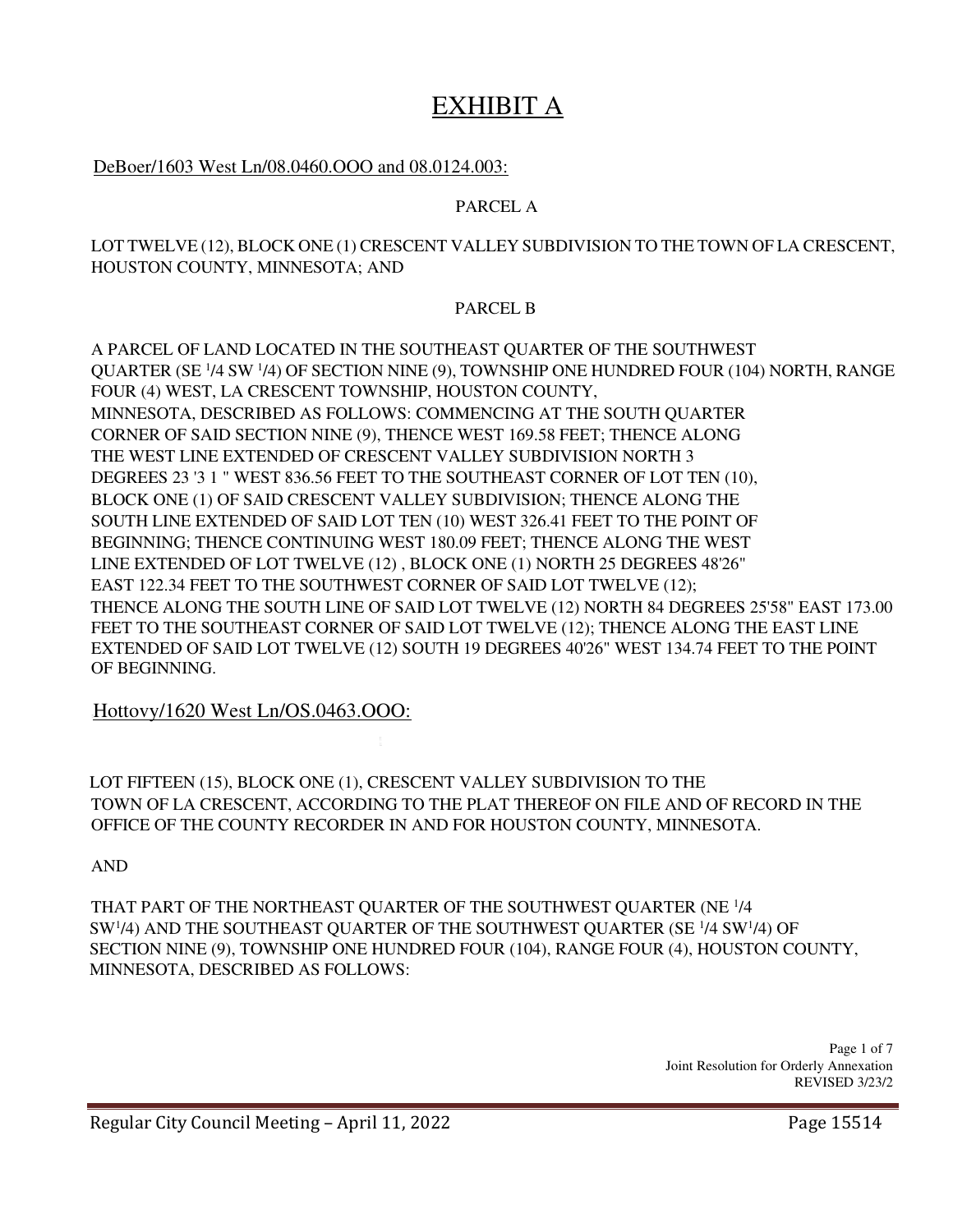COMMENCING AT THE NORTHEAST CORNER OF LOT 15, BLOCK ONE, CRESCENT VALLEY SUBDIVISION, HOUSTON COUNTY, MINNESOTA; THENCE WESTERLY ALONG THE NORTH LINE OF SAID LOT 15 A DISTANCE OF 45.00 FEET TO THE POINT OF BEGINNING OF THE LAND TO BE DESCRIBED; THENCE NORTHWESTERLY DEFLECTING TO THE RIGHT 56 DEGREES 27 MINUTES 23 SECONDS, 344.68 FEET; THENCE SOUTHWESTERLY DEFLECTING TO THE LEFT 123 DEGREES 59 MINUTES 36 SECONDS, 281.02 FEET TO A POINT ON THE NORTHWESTERLY EXTENSION OF THE LOT LINE BETWEEN SAID LOT 15 AND LOT 14, SAID BLOCK ONE, DISTANT 130.13 FEET NORTHWESTERLY OF THE MOST WESTERLY CORNER OF SAID LOT 15; THENCE SOUTHEASTERLY 130.13 FEET ALONG THE NORTHWESTERLY EXTENSION OF THE LOT LINE BETWEEN SAID LOTS 15 AND 14 TO THE MOST WESTERLY CORNER OF SAID LOT 15; THENCE NORTH 55 DEGREES 55 MINUTES 09 SECONDS EAST 60.96 FEET; THENCE SOUTH 79 DEGREES 21 MINUTES 51 SECONDS EAST 145.12 FEET TO THE POINT OF BEGINNING.

## Stence1/1345 County 6/08.0537.OOO:

PART OF THE NW1/4 OF THE SE1/4 OF SECTION 9, TOWNSHIP 104 NORTH, RANGE 4 WEST, TOWN OF LA CRESCENT, HOUSTON COUNTY, MINNESOTA, DESCRIBED AS FOLLOWS: COMMENCING AT THE CENTER OF SAID SECTION 9, THENCE SOUTH, ALONG THE QUARTER SECTION LINE, 424.40 FEET TO THE CENTER OF THE COUNTY HIGHWAY; THENCE SOUTH 58 <sup>0</sup>32'00" EAST, ALONG THE CENTER OF THE HIGHWAY 433.75 FEET; THENCE CONTINUE ALONG THE CENTERLINE OF THE COUNTY HIGHWAY ON A CURVED LINE TO THE LEFT OF RADIUS 5,729.58 FEET, DELTA ANGLE OF 06°32' LEFT, A DISTANCE OF 653.3 FEET TO THE POINT OF BEGINNING OF THIS DESCRIPTION: THENCE SOUTH 65 <sup>0</sup>04'00" EAST, ALONG THE CENTERLINE OF SAID HIGHWAY, 126.0 FEET; THENCE SOUTH 41<sup>0</sup>16'00" WEST 52.10 FEET; THENCE SOUTH 24<sup>0</sup>56'00" WEST 258.50 FEET: THENCE NORTH 65 <sup>0</sup>02" WEST 239.90 FEET; THENCE NORTH 27<sup>0</sup> 19'00" EAST 68.6 FEET; THENCE NORTH 41 <sup>0</sup> 16'00" EAST 250.27 FEET TO THE CENTERLINE OF THE COUNTY HIGHWAY; THENCE ALONG SAID CENTERLINE ON A CURVED LINE TO THE LEFT OF RADIUS 5,729.58 FEET, A DISTANCE OF 55.50 FEET TO THE POINT OF BEGINNING.

## Oliver/1340 valley Ln/08,0482.003:

LOT THREE (3), BLOCK ONE (1), CRESCENT VALLEY FIRST ADDITION, LA CRESCENT TOWNSHIP, HOUSTON COUNTY, MINNESOTA.

## Foust/1450 valley Ln/08.0482.001

LOT ONE (1), BLOCK ONE (1), CRESCENT VALLEY FIRST ADDITION, HOUSTON COUNTY, MINNESOTA.

Page 2 of 7 Joint Resolution for Orderly Annexation REVISED 2/23/22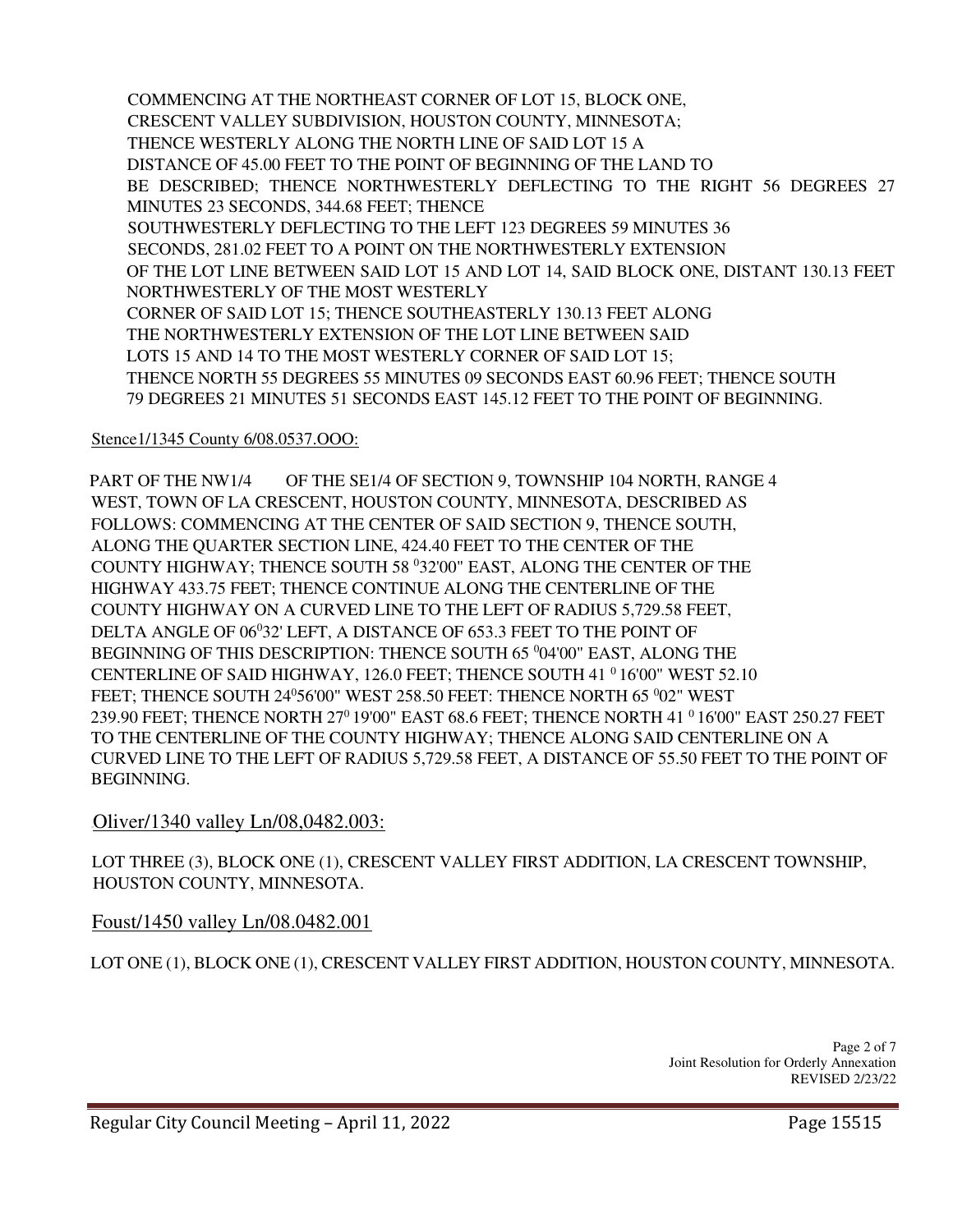## Myhre/1441 Valley Ln/08.0482.009

LOT FOUR (4) IN BLOCK TWO (2) OF CRESCENT VALLEY FIRST ADDITION TO THE TOWN OF LA CRESCENT, HOUSTON COUNTY, MINNESOTA.

### Grant/1463 Valley Ln/08/0482.006

LOT ONE (1), BLOCK TWO (2), CRESCENT VALLEY FIRST ADDITION TO THE TOWNSHIP OF LA CRESCENT, HOUSTON COUNTY, MINNESOTA.

#### Ostrander/95 Crescent Ave/08.0478.OOO:

LOT FOUR (4), BLOCK TWO (2), CRESCENT VALLEY SUBDIVISION, LA CRESCENT TOWNSHIP, HOUSTON COUNTY, MINNESOTA.

#### Klinski/51 Crescent Ave/08.0476.000:

LOT TWO (2), BLOCK TWO (2) CRESCENT VALLEY SUBDIVISION TO THE TOWNSHIP OF LA CRESCENT ACCORDING TO THE PLAT THEREOF ON FILE AND OF RECORD IN THE OFFICE OF THE COUNTY RECORDER IN AND FOR HOUSTON COUNTY, MINNESOTA.

#### Thompson/29 Crescent Ave/08.0475.000

LOT 1, BLOCK 2, CRESCENT VALLEY SUBDIVISION TO THE TOWNSHIP OF LA CRESCENT, ACCORDING TO THE PLAT THEREOF ON FILE AND OF RECORD IN THE OFFICE OF THE COUNTY RECORDER IN AND FOR HOUSTON COUNTY, MINNESOTA.

AND

AN AREA OF LAND BOUNDED BY THE RIGHT OF WAY OF COUNTY STATE AID HIGHWAY 25 AND LOT ONE (1), BLOCK TWO (2) OF CRESCENT VALLEY SUBDIVISION AND THE RIGHT OF WAY OF CRESCENT AVENUE.

EXCEPT THE FOLLOWING:

PART OF LOT 1, BLOCK 2, CRESCENT VALLEY SUBDIVISION, LA CRESCENT TOWNSHIP, HOUSTON COUNTY, MINNESOTA, DESCRIBED AS FOLLOWS:

BEGINNING AT THE SOUTHWEST CORNER OF SAID LOT 1; THENCE NORTH 1 DEGREE 18 MINUTES 12 SECONDS EAST ALONG THE WEST LINE THEREOF 10 FEET; THENCE SOUTH 63 DEGREES 38 MINUTES 55 SECONDS EAST 43.19 FEET TO THE SOUTH LINE OF SAID LOT 1; THENCE NORTH 76 DEGREES 44 MINUTES 51 SECONDS WEST ALONG THE SOUTH LINE THEREOF 40 FEET TO THE POINT OF BEGINNING.

> Page 3 of 7 Joint Resolution for Orderly Annexation REVISED 3/23/22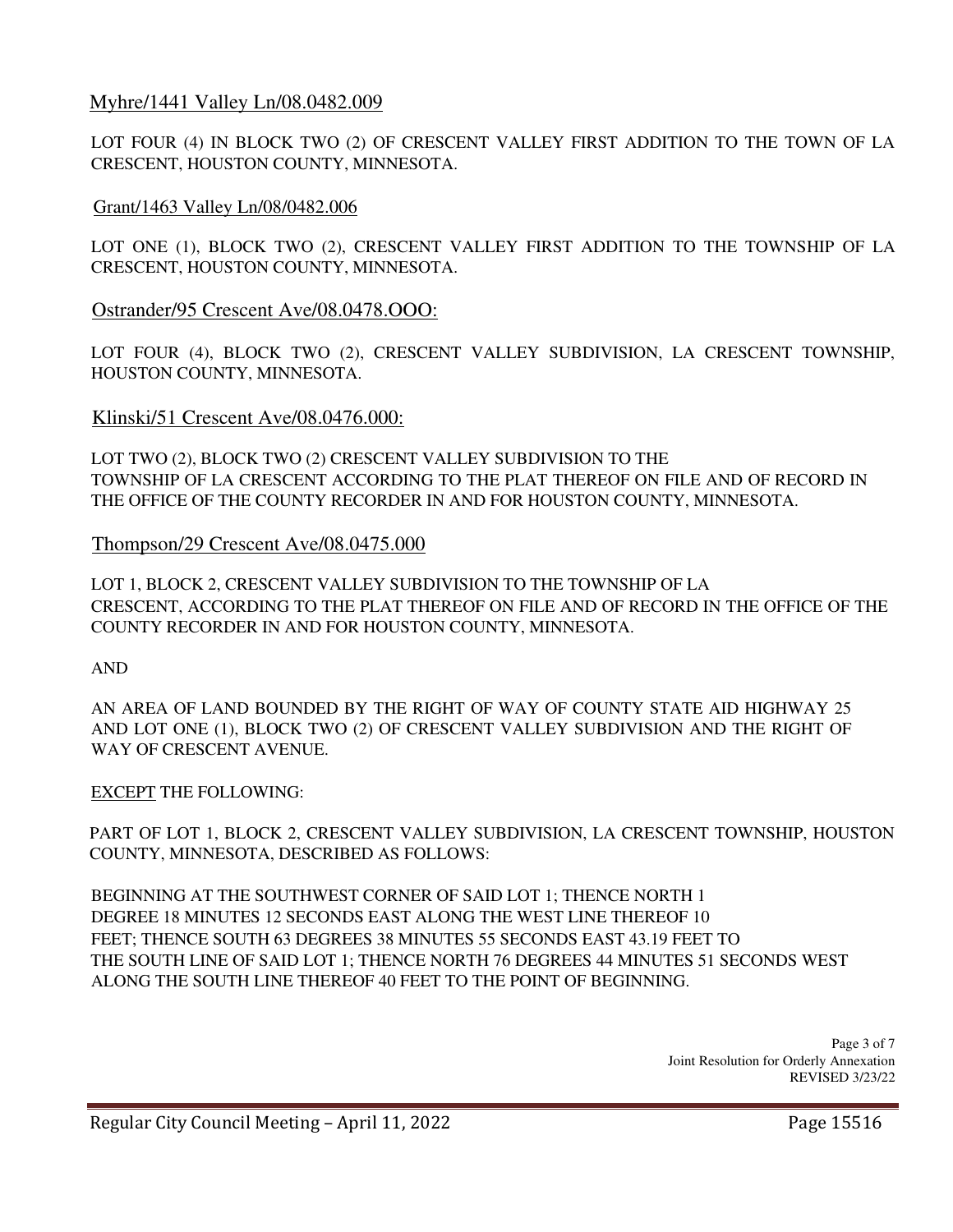La Crescent Township/08.0475.001

PART OF LOT 1, BLOCK 2, CRESCENT VALLEY SUBDIVISION, LA CRESCENT TOWNSHIP, HOUSTON COUNTY, MINNESOTA, DESCRIBED AS FOLLOWS:

BEGINNING AT THE SOUTHWEST CORNER OF SAID LOT 1; THENCE NORTH I DEGREE 18 MINUTES 12 SECONDS EAST ALONG THE WEST LINE THEREOF 10 FEET; THENCE SOUTH 63 DEGREES 38 MINUTES 55 SECONDS EAST 43.19 FEET TO THE SOUTH LINE OF SAID LOT 1; THENCE NORTH 76 DEGREES 44 MINUTES 51 SECONDS WEST ALONG THE SOUTH LINE THEREOF 40 FEET TO THE POINT OF BEGINNING.

#### Davison/30 Janell Ave/08.0560.000

A TRACT OF LAND IN THE SOUTHWEST QUARTER OF THE SOUTHEAST QUARTER (SW1/4 SE1/4), SECTION NINE (9), TOWNSHIP 104 NORTH, RANGE FOUR (4) WEST, OF THE FIFTH PRINCIPAL MERIDIAN, HOUSTON COUNTY, MINNESOTA, DESCRIBED AS FOLLOWS:

WEST ON THE SECTION LINE FROM THE SOUTHEAST CORNER OF SAID SECTION NINE (9) A DISTANCE OF 2,247.5 FEET; THENCE NORTH  $6<sup>0</sup>45'$  EAST A DISTANCE OF 33 FEET FOR A POINT OF BEGINNING; THENCE WESTERLY ON A LINE PARALLEL WITH THE SOUTH SECTION LINE A DISTANCE OF 156 FEET; THENCE NORTH 6  $045'$ EAST A DISTANCE OF 202 FEET; THENCE EASTERLY ON A LINE PARALLEL WITH SAID SOUTH LINE OF SECTION NINE (9) A DISTANCE OF 156 FEET; THENCE SOUTHERLY 6 <sup>0</sup>45' WEST A DISTANCE OF 202 FEET TO THE POINT OF BEGINNING.

## Van Lin/35 Janell Ave/08.0559.OOO

A TRACT OF LAND IN THE SOUTHWEST QUARTER OF THE SOUTHEAST QUARTER (SW 1/4 SE 1/4) OF SECTION 9, TOWNSHIP 104, RANGE 4 WEST DESCRIBED AS FOLLOWS:

WEST ON THE SECTION LINE FROM THE SOUTHEAST CORNER OF SAID SECTION 9 A DISTANCE OF 2208.3 FEET; THENCE NORTH 6 DEGREES 45 MINUTES EAST A DISTANCE OF 33.23 FEET TO THE POINT OF BEGINNING; THENCE EAST PARALLELTO THE SECTION LINE A DISTANCE OF 134.80 FEET, THENCE NORTH 6 DEGREES 45 MINUTES EAST A DISTANCE OF 209.62 FEET; THENCE NORTH 83 DEGREES 15 MINUTES WEST A DISTANCE OF 133.86 FEET, THENCE SOUTH 6 DEGREES 45 MINUTES WEST TO THE PLACE OF BEGINNING, HOUSTON COUNTY, MINNESOTA.

> Page 4 of 7 Joint Resolution for Orderly Annexation REVISED 3/23/22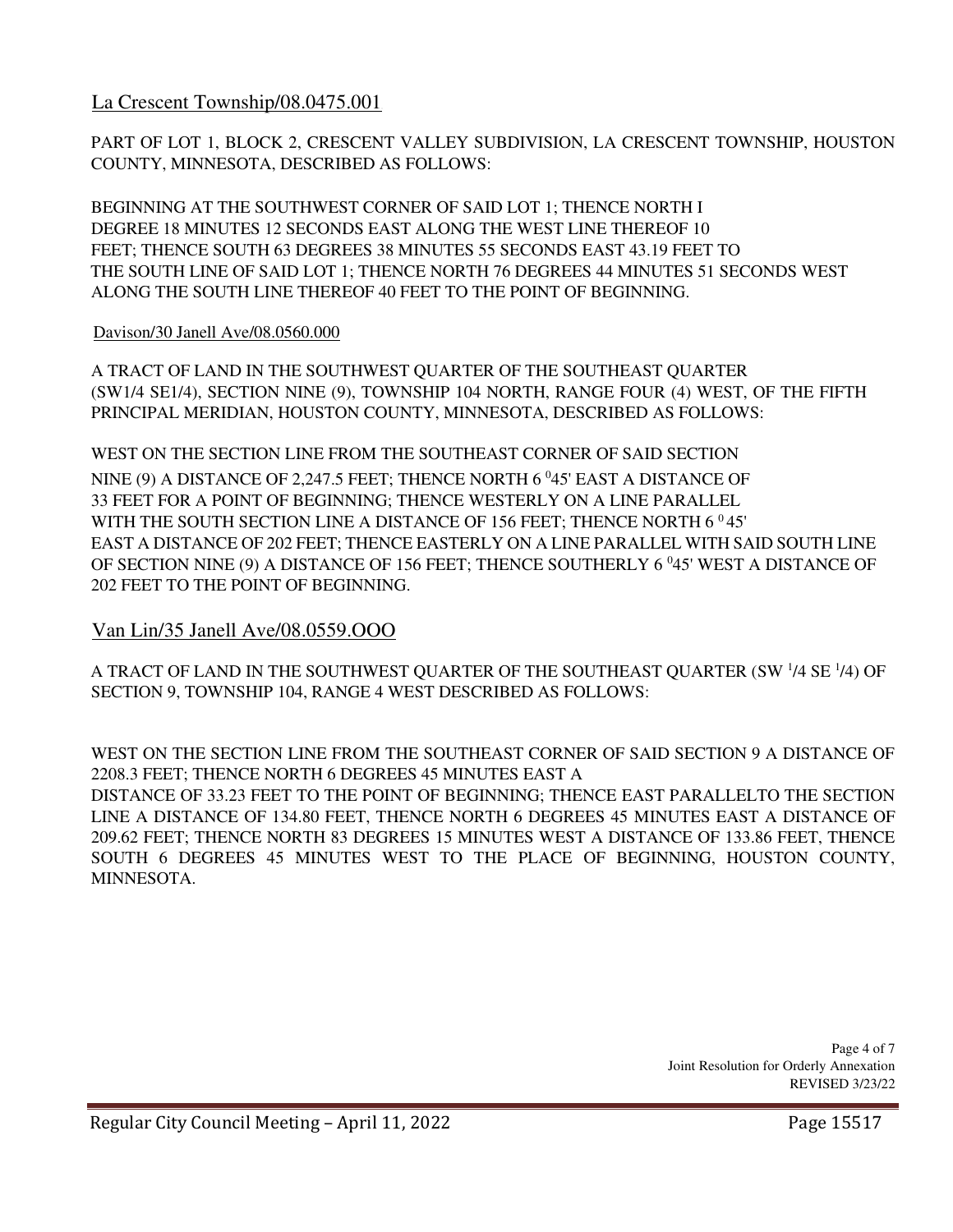## Garrison/60 Janell Ave/08.0565.000

A TRACT OF LAND IN THE SW<sup>1</sup>/4 OF SECTION 9, TOWNSHIP 104 NORTH, RANGE 4 WEST, HOUSTON COUNTY, MINNESOTA, DESCRIBED AS FOLLOWS:

WEST ON THE SECTION LINE FROM THE SE CORNER OF SAID SECTION 9 A DISTANCE OF 2268.71 FEET, THENCE NORTH 6°45' EAST, 235.0 FEET TO THE POINT OF BEGINNING:

THENCE CONTINUE NORTH  $6^0$ 45' EAST, 105.0 FEET, THENCE NORTH 83 <sup>0</sup> 15' WEST, 133.85 FEET, THENCE SOUTH  $6^0$ 45' WEST, 120.80 FEET, THENCE EAST ON A LINE PARALLEL TO SAID SECTION LINE, 134.79 FEET TO THE POINT OF BEGINNING.

BEING SUBJECT TO A PUBLIC UTILITY AND DRAINAGE EASEMENT OVER THE WESTERLY 6 FEET AND A PUBLIC ROADWAY EASEMENT OVER THE EASTERLY 1 1 FEET OF THE ABOVE DESCRIBED TRACT.

TOGETHER WITH ALL RIGHTS CREATED BY VIRTUE OF AN EASEMENT DEED AND AGREEMENT FOR WATER DATED JUNE 9, 1972, FILED NOVEMBER 15, 1972 IN BOOK 242 OF MISC., PAGE 532.

#### Nissa1ke/63 Janell Ave/08.0562.OOO

THAT PART OF THE SOUTHWEST QUARTER OF THE SOUTHEAST QUARTER (SW<sup>1</sup>/4 SE <sup>1</sup> /4) OF SECTION NINE (9), TOWNSHIP ONE HUNDRED FOUR (104) NORTH, RANGE FOUR (4) WEST, HOUSTON COUNTY, MINNESOTA, DESCRIBED AS COMMENCING AT THE SOUTHEAST CORNER OF SAID SECTION NINE (9); THENCE WEST ALONG THE SECTION LINE A DISTANCE OF 2073.5 FEET; THENCE' NORTH 6<sup>0</sup>45' EAST A DISTANCE OF 242.85 FEET TO THE POINT OF BEGINNING; THENCE CONTINUE NORTH 6<sup>0</sup>45' EAST A DISTANCE OF 105 FEET; THENCE NORTH 83<sup>0</sup> 15' WEST A DISTANCE OF 172.79 FEET; THENCE SOUTH 6<sup>0</sup>45' WEST A DISTANCE OF 105 FEET; THENCE SOUTH 83 <sup>0</sup>15' EAST A DISTANCE OF 172.79 FEET TO THE POINT OF BEGINNING.

## Anderson/88 Janell Ave/08.0568.000

A TRACT OF LAND IN THE SOUTHWEST QUARTER OF THE SOUTHEAST QUARTER (SW<sup>1</sup> /4 SE<sup>1</sup> /4) OF SECTION NINE (9), TOWNSHIP ONE HUNDRED FOUR (104) NORTH, RANGE FOUR (4) WEST, HOUSTON COUNTY, MINNESOTA, DESCRIBED AS FOLLOWS: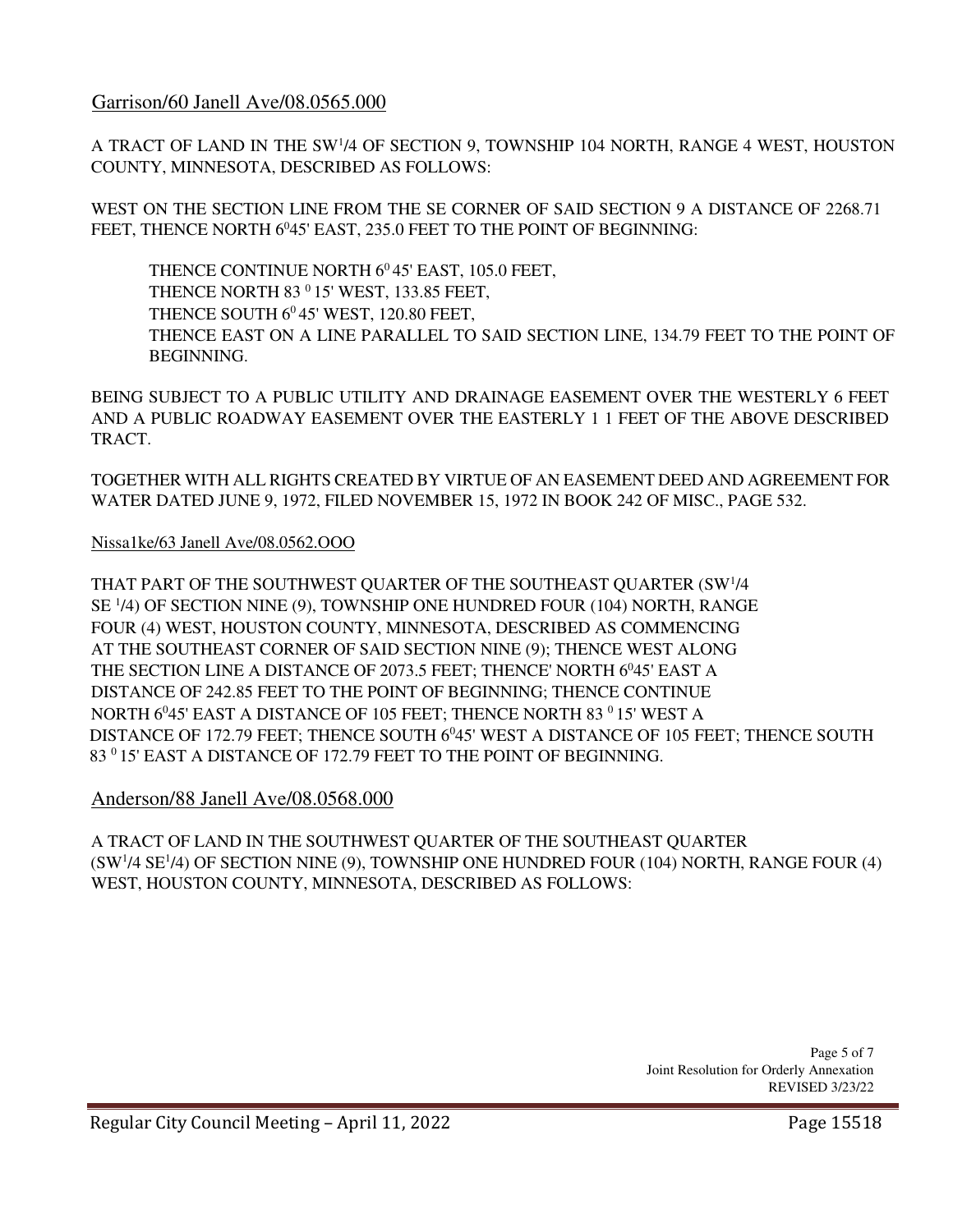WEST ON THE SECTION LINE FROM THE SOUTHEAST CORNER OF SAID SECTION NINE (9), A DISTANCE OF 2268.71 FEET, THENCE NORTH  $6<sup>0</sup>45'$  EAST 340.00 FEET TO THE POINT OF BEGINNING, THENCE CONTINUE NORTH  $6^{0}45'$  EAST 105.0 FEET, THENCE NORTH 83 $^{0}$ 15' WEST 133.85 FEET, THENCE SOUTH 6<sup>0</sup>45' WEST 105.0 FEET, THENCE SOUTH 83<sup>0</sup> 15' EAST 133.85 FEET TO THE POINT OF BEGINNING.

AND BEING SUBJECT TO A PUBLIC UTILITY AND DRAINAGE EASEMENT OVER THE WESTERLY 6 FEET AND A PUBLIC ROADWAY EASEMENT OVER THE EASTERLY 1 1 FEET OF THE ABOVE DESCRIBED TRACT.

Dedicated Park (No La Crescent Township Tax ID Assigned):

THE LAND CONTAINED IN THE RECORDED PLAT OF CRESCENT VALLEY SUBDIVISION DEDICATED TO PUBLIC FOR PARK.

Platted Road Right of Way (No La Crescent Township Tax ID Assigned):

VALLEY LANE FROM THE NORTH LINE OF LOT 4, BLOCK 1 CRESCENT VALLEY FIRST SUBDIVISION TO THE SOUTHERLY RIGHT OF WAY OF COUNTY ROAD 6 AND THERE TERMINATING.

AND ALL THAT PART OF CRESCENT AVENUE LYING SOUTH OF THE INTERSECTION OF VALLEY LANE NOT CURRENTLY IN THE CITY OF LA CRESCENT.

Metes and Bounds Parcel I (No La Crescent Township Tax ID Assigned):

PART OF THE SE<sup>1</sup>/4 OF THE SW<sup>1</sup>/4 OF SECTION 9, TOWNSHIP 104, RANGE 4 WEST, TOWN OF LA CRESCENT, HOUSTON COUNTY, MINNESOTA, DESCRIBED AS FOLLOWS: COMMENCING AT THE SOUTH QUARTER CORNER OF SAID SECTION 9; THENCE ALONG THE SOUTH LINE OF SAID SECTION 9, WEST 169.58 FEET; THENCE ALONG THE WEST LINE EXTENDED OF CRESCENT VALLEY SUBDIVISION NORTH 3 DEGREES 23 MINUTES 31 SECONDS WEST 836.56 FEET TO THE SOUTHEAST CORNER OF LOT 10, BLOCK 1 OF SAID CRESCENT VALLEY SUBDIVISION; THENCE ALONG THE SOUTH LINE OF SAID LOT 10 WEST 64.16 FEET TO THE POINT OF BEGINNING; THENCE CONTINUING WEST 262.25 FEET; THENCE ALONG THE WEST LINE EXTENDED OF LOT 11 BLOCK 1 NORTH 19 DEGREES 40 MINUTES 26 SECONDS EAST 134.74 FEET TO THE SOUTHWEST CORNER OF SAID LOT 11; THENCE ALONG THE SOUTH LINE OF SAID LOT 1 1, NORTH 84 DEGREES 26 MINUTES 58 SECONDS EAST 44.12 FEET AND SOUTH 80 DEGREES 38 MINUTES 06 SECONDS EAST 98.45 FEET TO THE SOUTHEAST CORNER OF SAID LOT 1 1; THENCE ALONG THE WESTERLY LINE OF LOT 10 SOUTH 33 DEGREES 22 MINUTES 37 SECONDS EAST 137.86 FEET TO THE POINT OF BEGINNING.

> Page 6 of 7 Joint Resolution for Orderly Annexation REVISED 3/23/22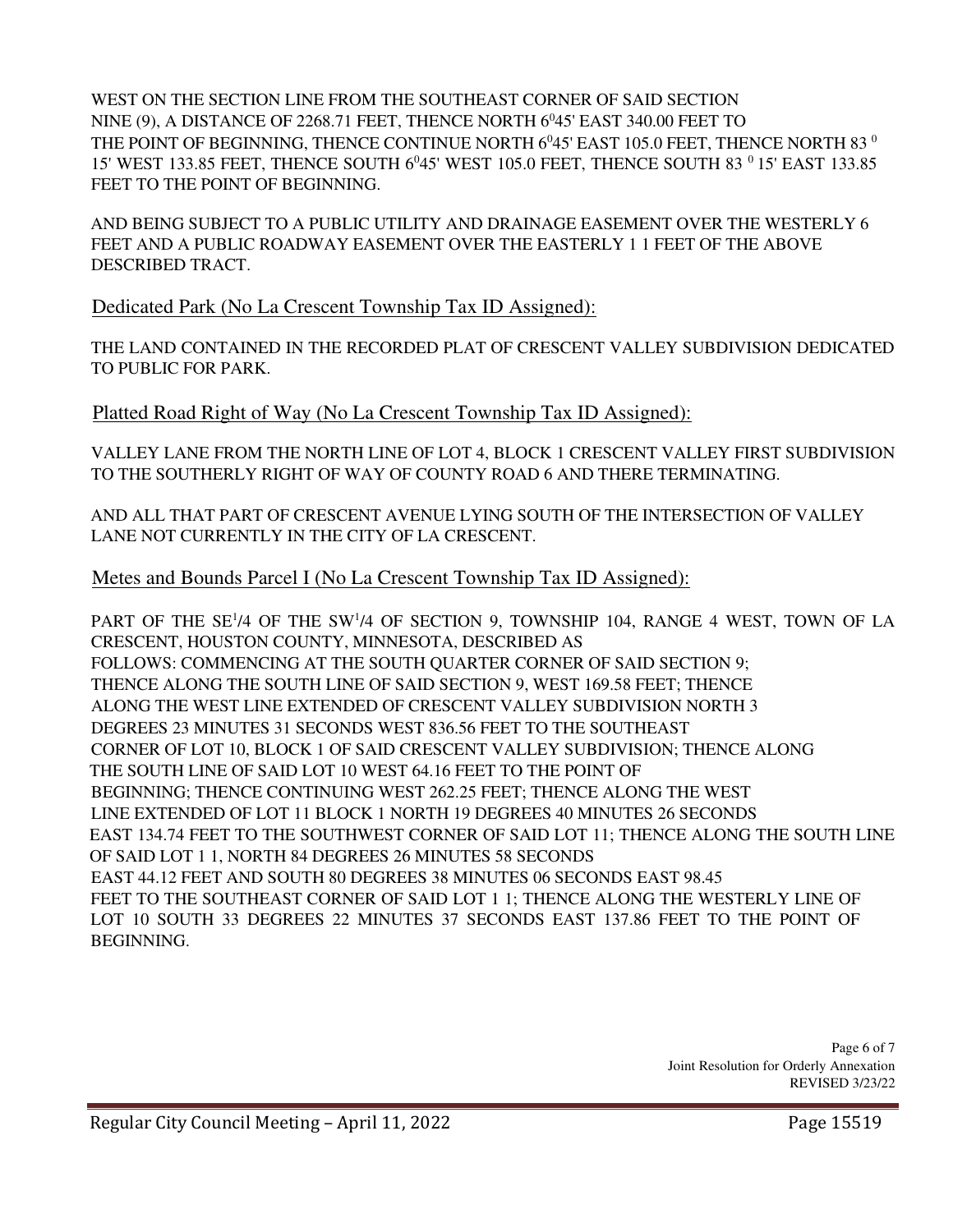Metes and Bounds Parcel Il (No La Crescent Township Tax ID Assigned):

THAT PART OF THE SOUTHEAST QUARTER OF THE SOUTHWEST QUARTER OF SECTION 9, TOWNSHIP 104, RANGE 4, HOUSTON COUNTY, MINNESOTA, DESCRIBED AS FOLLOWS:

BEGINNING AT THE MOST SOUTHERLY CORNER OF LOT 13, BLOCK ONE, CRESCENT VALLEY SUBDIVISION, HOUSTON COUNTY, MINNESOTA; THENCE SOUTHWESTERLY ALONG THE SOUTHWESTERLY EXTENSION OF THE EAST LINE OF SAID LOT 13 TO THE NORTH LINE OF THE PROPERTY DESCRIBED IN RECORD BOOK 259 OF DEEDS, PAGE 217, HOUSTON COUNTY, MINNESOTA; THENCE NORTHWESTERLY, DEFLECTING TO THE RIGHT, 92 DEGREES 44 MINUTES 30 SECONDS, 326.99 FEET TO A ONE HALF INCH IRON PIPE MONUMENT; THENCE NORTHWESTERLY DEFLECTING TO THE RIGHT 32 DEGREES 54 MINUTES 45 SECONDS TO A POINT ON THE SOUTHWESTERLY EXTENSION OF THE LOT LINE BETWEEN SAID LOT 13 AND LOT 14, SAID BLOCK ONE, DISTANT 136.54 FEET

SOUTHWESTERLY OF THE MOST WESTERLY CORNER OF SAID LOT 13; THENCE NORTHEASTERLY 136.54 FEET ALONG THE SOUTHWESTERLY EXTENSION OF THE

LOT LINE BETWEEN SAID LOTS 13 AND 14 TO THE MOST WESTERLY CORNER OF SAID LOT 13; THENCE SOUTH 73 <sup>0</sup> 33' 46" EAST 230.3 FEET; THENCE SOUTH 22<sup>0</sup> 54' 55" EAST 120.94 FEET TO THE POINT OF BEGINNING.

EXCEPTING THEREFROM ALL LAND ALREADY WITHIN THE CITY.

Page 7 of 7 Joint Resolution for Orderly Annexation REVISED 3/23/22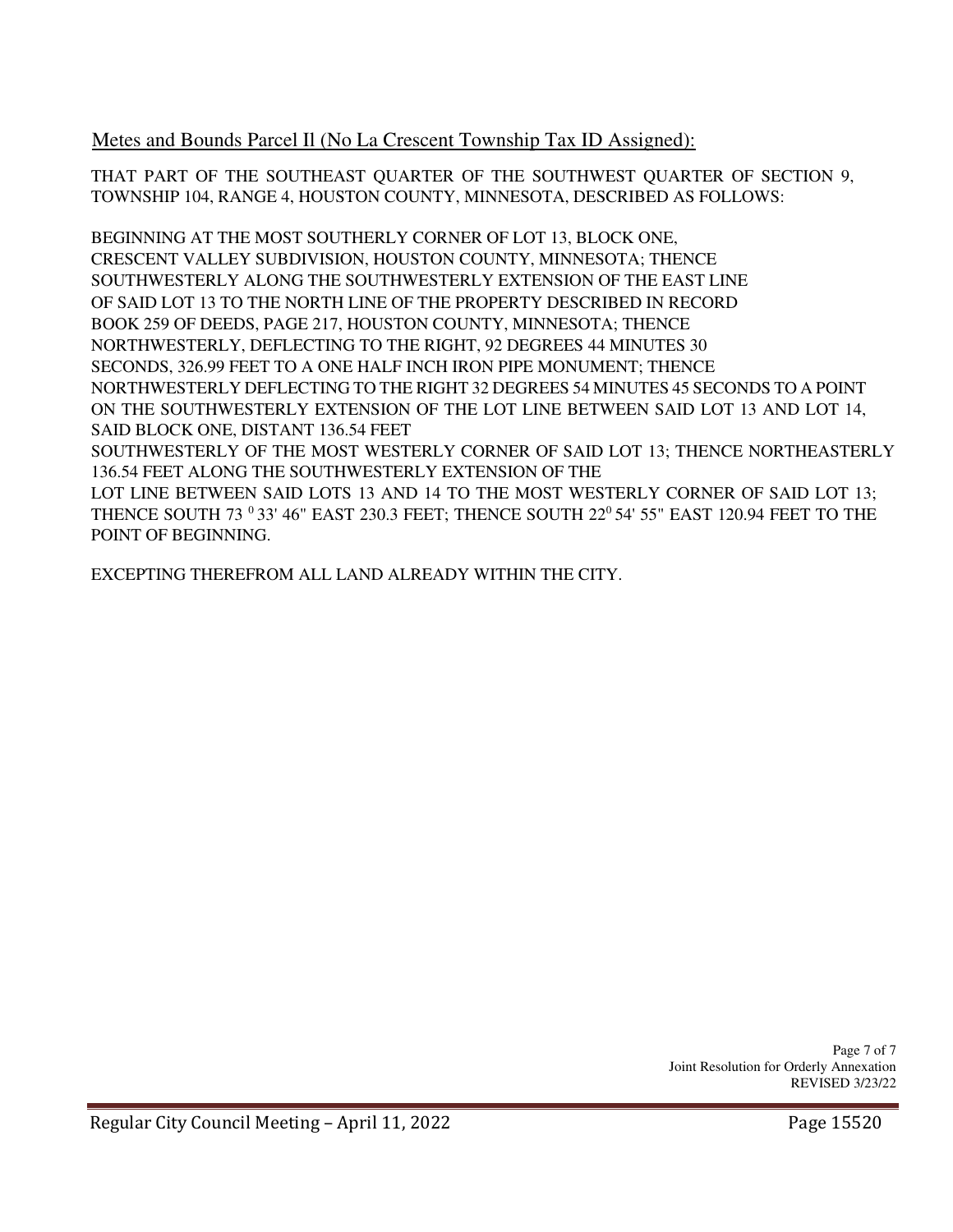## EXHIBIT B

## Boundary Map

The municipal boundary map referenced in the attached Amended Joint Resolution, showing the current City of La Crescent and its relation to the Subject Areas to be annexed, legally described in Exhibit A is attached hereto.

The motion for the adoption of the foregoing resolution was duly seconded by Member Hutchinson and upon a roll call vote taken and tallied by the City Administrator, the following Members present voted in favor thereof, viz;

| Ryan Hutchinson        | Yes |
|------------------------|-----|
| Cherryl Jostad         | Yes |
| Teresa O'Donnell-Ebner | Yes |
| Dale Williams          | Yes |
| Mike Poellinger        | Yes |

and none voted against the same. The motion was declared duly carried.

## **ITEM 3.14 – DONATION RESOLUTION**

City Council reviewed a revised Donation Resolution for Wieser Memorial Park and La Crescent Tree Planting Project. Following discussion, Member Jostad introduced the following revised resolution and moved its passage and adoption:

## **RESOLUTION NO. 04-22-15**

## **RESOLUTION ACCEPTING DONATIONS MADE TO THE CITY OF LA CRESCENT IN MARCH, 2022**

WHEREAS, the City of La Crescent ("La Crescent") is required by Minn. Stat. § 465.03 to accept donations by Resolution;

WHEREAS, the following donations were made to the City of La Crescent in the month of March, 2022:

1. Academy of our Lady of Lourdes wishes to donate \$729 to Wieser Memorial Park to be used for the specific purpose of improvements to the park shelter and Bathroom facilities.

2. Paul and Judy Ulland wish to donate \$1000 to the La Crescent Tree Planting Project.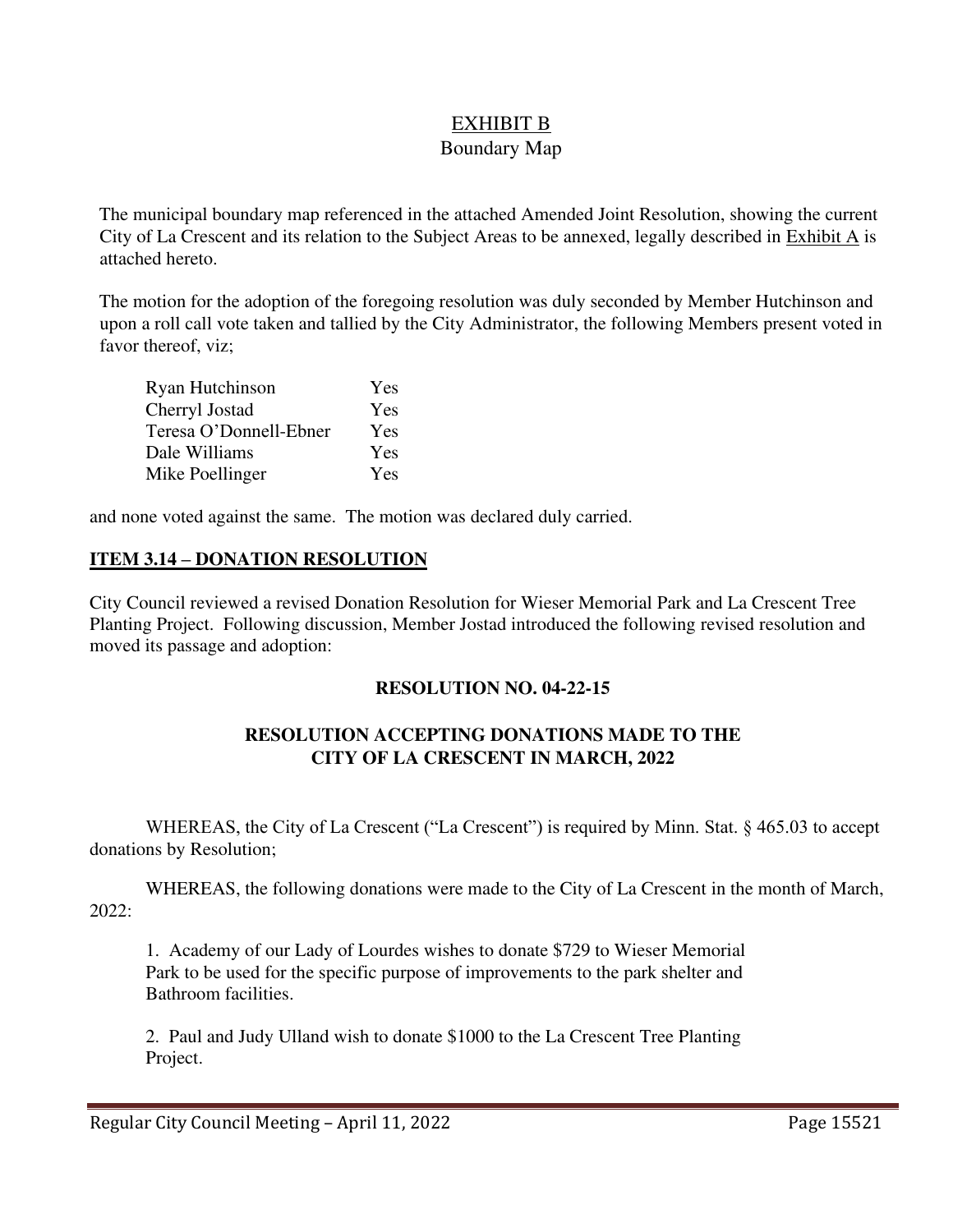WHEREAS, La Crescent agrees to accept the donation for Wieser Memorial Park subject to the conditions identified above.

 NOW, THEREFORE, BE IT RESOLVED that the City Council of the City of La Crescent hereby accepts the donations stated above.

ADOPTED this  $11<sup>th</sup>$  day of April, 2022.

SIGNED:

 $\overline{\phantom{a}}$  , and the contract of the contract of the contract of the contract of the contract of the contract of the contract of the contract of the contract of the contract of the contract of the contract of the contrac Mayor

ATTEST:

\_\_\_\_\_\_\_\_\_\_\_\_\_\_\_\_\_\_\_\_\_\_\_\_\_\_\_\_\_ City Administrator

The foregoing motion was duly seconded by Member Williams and upon a roll call taken and tallied by the City Administrator, the following Members voted in favor thereof, viz;

| Ryan Hutchinson        | Yes |
|------------------------|-----|
| Cherryl Jostad         | Yes |
| Teresa O'Donnell-Ebner | Yes |
| Dale Williams          | Yes |
| Mike Poellinger        | Yes |

and none voted against the same. The resolution was declared duly passed and adopted.

## **ITEM 3.15 – HEALTHY COMMUNITY PARTNERSHIP LEASE**

City Attorney Wieser reviewed with City Council the 2022 Lease Agreement with La Crescent Area Healthy Community Partnership for 333 Main Street. The original Lease was drafted at Council's direction and will terminate on April 30, 2022. The Lease includes that rent would be payable to the City in the amount of \$1.00 during the term of the Lease. The Lease is for one (1) year with the City reserving the right to unilaterally terminate the Lease upon ninety (90) days written notice. The Tenant shall continue to pay for all utilities and maintenance associated with the building in lieu of rent. Following discussion, Member Jostad made a motion, seconded by Member Huchinson as follows:

## **MOTION TO APPROVE THE 2022 LEASE AGREEMENT WITH LA CRESCENT AREA HEALTHY COMMUNITY PARTNERSHIP FOR 333 MAIN STREET.**

Upon a roll call taken and tallied by the City Administrator, the following Members voted in favor thereof, viz;

Ryan Hutchinson Yes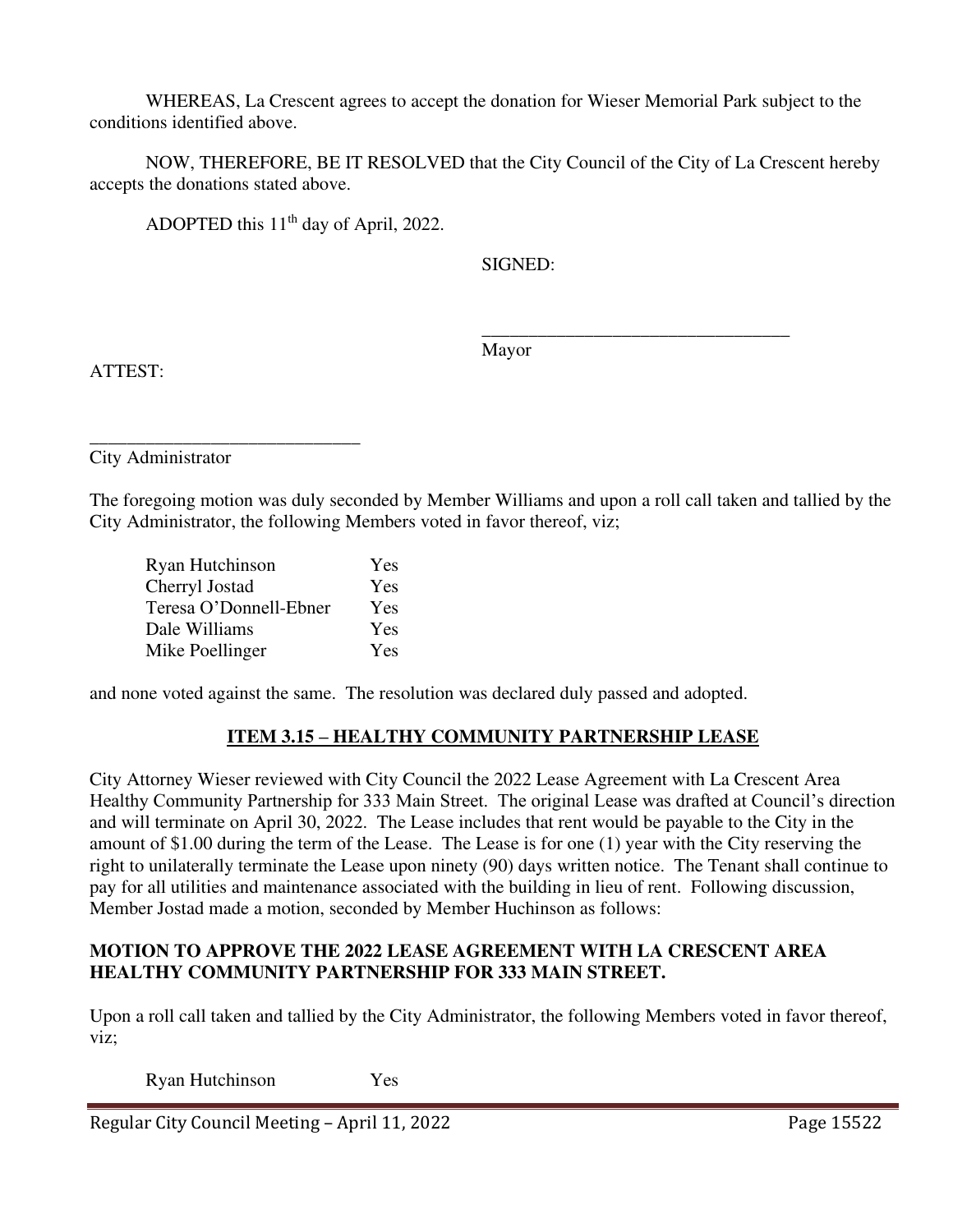| Cherryl Jostad         | Yes        |
|------------------------|------------|
| Teresa O'Donnell-Ebner | Yes        |
| Dale Williams          | Yes        |
| Mike Poellinger        | <b>Yes</b> |

and none voted against the same. The motion was declared duly carried.

## **ITEM 3.16 – AUTHORIZE ICE ARENA REPAIRS**

City Council reviewed a memo from City Building and Zoning Official Shawn Wetterlin that the La Crescent Community Arena's precast metal flashing has failed above the lower roof. EcoGreen Architects and Interstate Roofing are suggesting that the flashing be replaced and recaulked. It is recommended City Council accept a proposal submitted by Interstate Roofing of \$12,254 to install new flashing and caulking. Lancer Youth Hockey would split the cost with the city. There are funds in the 2022 general budget for this expenditure. Following discussion, Member Williams made a motion, seconded by Member O'Donnell-Ebner as follows:

#### **MOTION TO ACCEPT THE PROPOSAL SUBMITTED BY INTERSTATE ROOFING OF \$12,254 TO INSTALL NEW FLASHING AND CAULKING ON LA CRESCENT COMMUNITY ARENA WITH LANCER YOUTH HOCKEY SPLITTING THE COST.**

Upon a roll call taken and tallied by the City Administrator, the following Members voted in favor thereof, viz;

| Ryan Hutchinson        | Yes |
|------------------------|-----|
| Cherryl Jostad         | Yes |
| Teresa O'Donnell-Ebner | Yes |
| Dale Williams          | Yes |
| Mike Poellinger        | Yes |

and none voted against the same. The motion was declared duly carried.

## **ITEM 3.17 – ELECTION JUDGE RESOLUTION**

City Council reviewed a Resolution that appoints the election judges for the May  $24<sup>th</sup>$ , 2022 special election. Following discussion, Member Jostad introduced the following resolution and moved its passage and adoption:

## **RESOLUTION NO. 04-22-16**

## **RESOLUTION APPOINTING ELECTION JUDGES FOR MAY 24TH, 2022 SPECIAL ELECTION**

Be it resolved by the City Council of the City of La Crescent as follows:

I. The persons below named are hereby appointed judges for the special election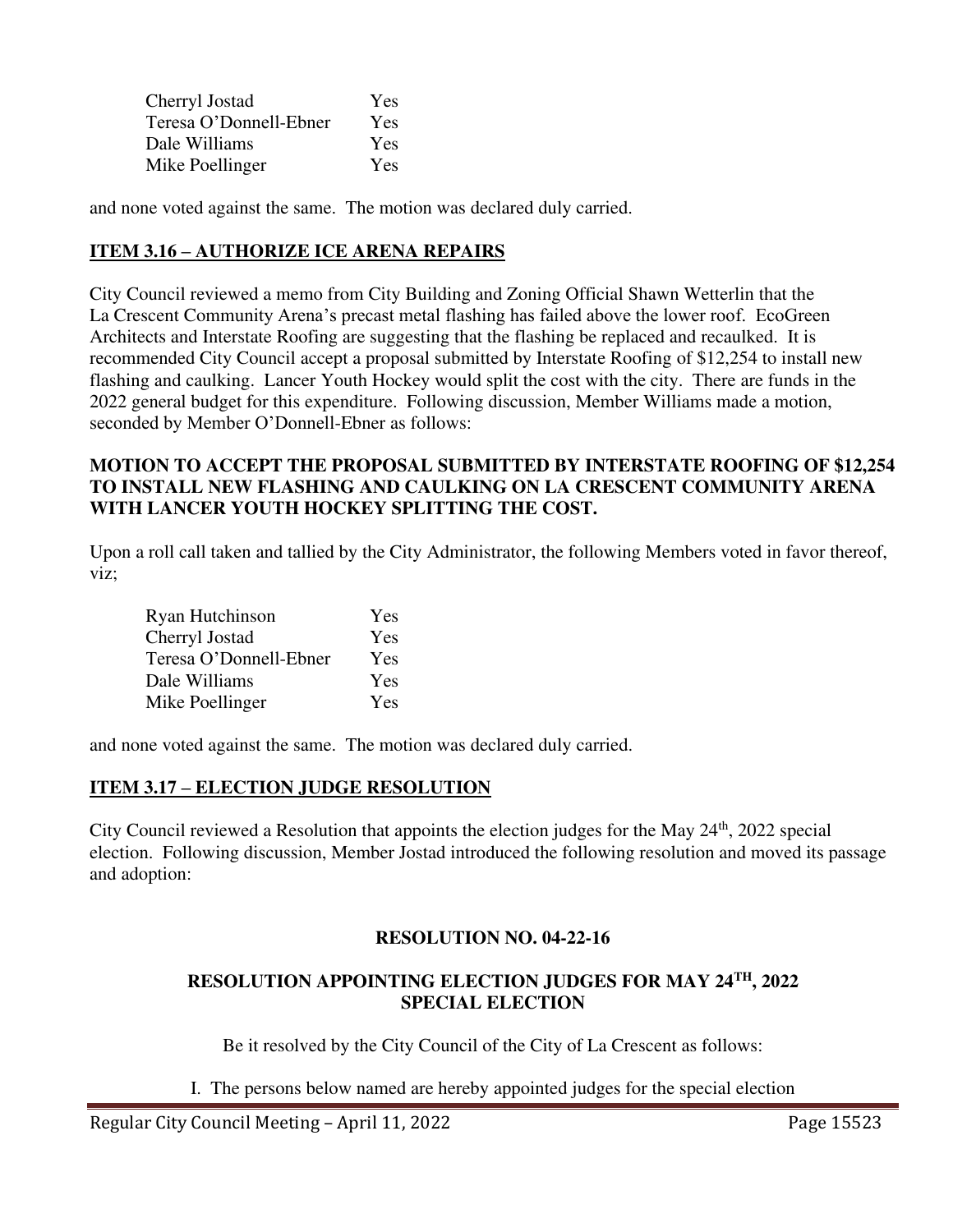to be held in the City of La Crescent on May 24, 2022. The judges appointed, the

chairperson of the election board of each precinct designated and precinct and voting are as following:

> A. First Precinct………………………..Community Building To serve from 7:00 AM to 8:00 PM

> > Deb Oliver, Chair Rose Albrecht Katie Jensen Catherine Acevedo Pam Baumgartner

 B. Second Precinct………………………….Ice Arena To serve from 7:00 AM to 8:00 PM

> Judy Lehmann, Chair Suzanne Harm Roseanne Buehler Judy Graf Tom Curran

 Third Precinct……………………………..Ice Arena To serve from 7:00 AM to 8:00 PM

 Carolynn Devine, Chair Ricardo Acevedo Lisa Docken Mike Trnka

C. Fourth Precinct…………………………….Mailed Ballot

 $\overline{\phantom{a}}$  , and the contract of the contract of the contract of the contract of the contract of the contract of the contract of the contract of the contract of the contract of the contract of the contract of the contrac

ADOPTED this 11th day of April, 2022

SIGNED:

Mayor

ATTEST:

 $\frac{1}{\sqrt{2}}$  ,  $\frac{1}{\sqrt{2}}$  ,  $\frac{1}{\sqrt{2}}$  ,  $\frac{1}{\sqrt{2}}$  ,  $\frac{1}{\sqrt{2}}$  ,  $\frac{1}{\sqrt{2}}$  ,  $\frac{1}{\sqrt{2}}$  ,  $\frac{1}{\sqrt{2}}$  ,  $\frac{1}{\sqrt{2}}$  ,  $\frac{1}{\sqrt{2}}$  ,  $\frac{1}{\sqrt{2}}$  ,  $\frac{1}{\sqrt{2}}$  ,  $\frac{1}{\sqrt{2}}$  ,  $\frac{1}{\sqrt{2}}$  ,  $\frac{1}{\sqrt{2}}$ City Administrator

Regular City Council Meeting - April 11, 2022 Page 15524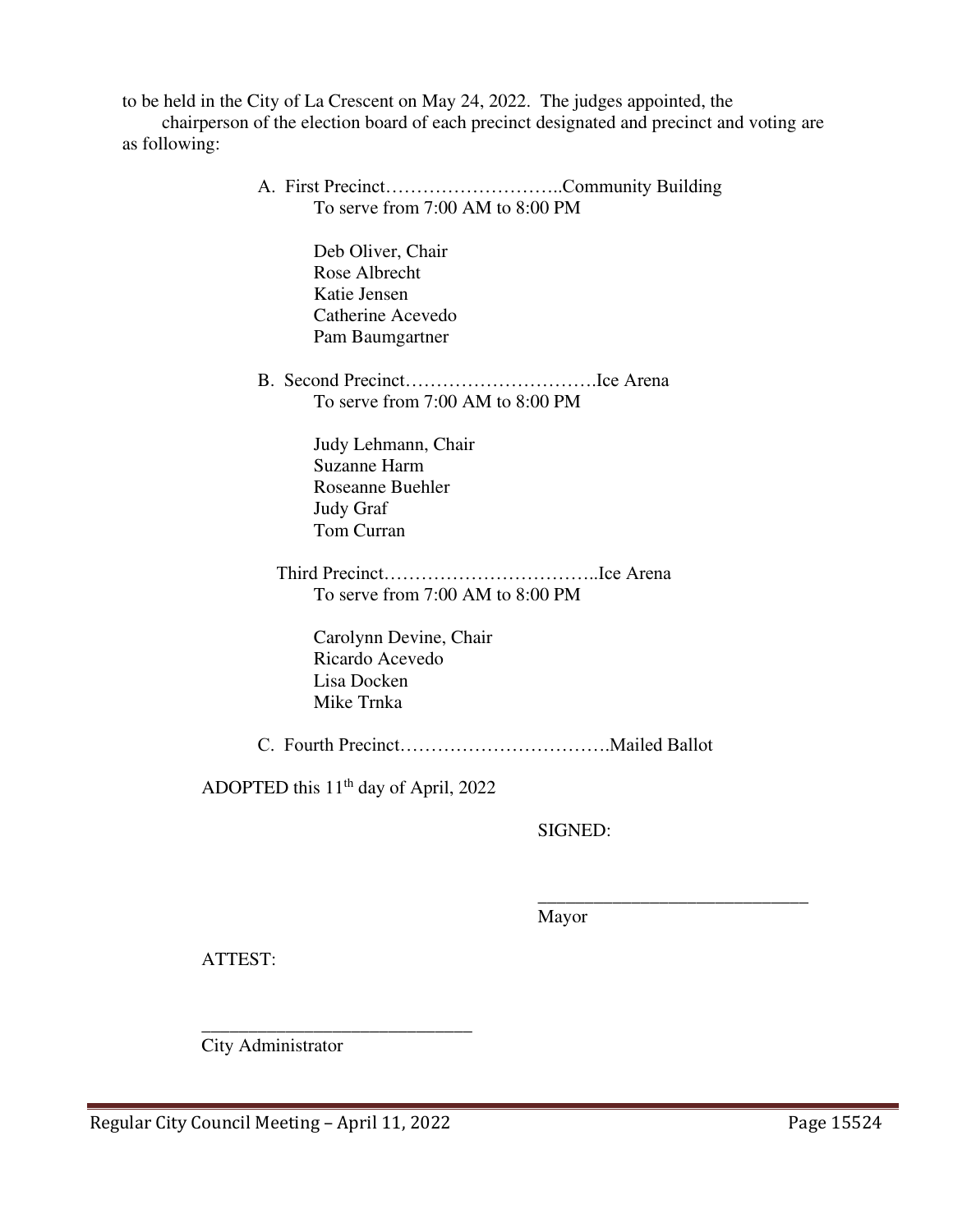The foregoing motion was duly seconded by Member Williams and upon a roll call taken and tallied by the City Administrator, the following Members voted in favor thereof, viz;

| Ryan Hutchinson        | Yes |
|------------------------|-----|
| Cherryl Jostad         | Yes |
| Teresa O'Donnell-Ebner | Yes |
| Dale Williams          | Yes |
| Mike Poellinger        | Yes |

and none voted against the same. The motion was declared duly carried and the resolution duly passed and adopted.

## **ITEM 3.18 – AUTHORIZE EXPENDITURE – 2022 TREE PLANTING**

City Council reviewed a proposal from Hoffman & McNamara to provide 50 trees that will be planted at Old Hickory Park, Eagles Bluff Park, and Hickory Lane as part of this year's Arbor Day tree planting project. There are 10 different varieties of trees, and the total price is \$10,480. Hoffman & McNamara has provided the City with the majority of the product that has been planted in the City over the years. The City has received a \$1,000 donation for tree planting. It was recommended that an additional 5 trees be purchased with the donation and the balance of the expenditure be used from the budgeted general fund. The trees will be planted on April 29<sup>th</sup> by community volunteers and the City's maintenance department. Following discussion, Member Williams made a motion, seconded by Member Hutchinson as follows:

### **MOTION TO ACCEPT THE PROPOSAL SUBMITTED BY HOFFMAN & MCNAMARA IN THE AMOUNT OF \$10,480 FOR 50 TREES AND AN ADDITIONAL 5 TREES PURCHASED WITH A \$1,000 DONATION TO BE PLANTED AT OLD HICKORY PARK, EAGLES BLUFF PARK, AND HICKORY LANE AS PART OF THIS YEAR'S ARBOR DAY TREE PLANTING PROJECT.**

Upon a roll call taken and tallied by the City Administrator, the following Members voted in favor thereof, viz;

| Ryan Hutchinson        | Yes |
|------------------------|-----|
| Cherryl Jostad         | Yes |
| Teresa O'Donnell-Ebner | Yes |
| Dale Williams          | Yes |
| Mike Poellinger        | Yes |

and none voted against the same. The motion was declared duly carried.

## **ITEM 3.19 – PAY EQUITY COMPLIANCE REPORT**

City Administrator Waller reviewed with City Council the 2022 Pay Equity Report that was required to be completed and filed with the State of Minnesota, Minnesota Management and Budget Pay Equity Office. On April 1, 2022 the City was presented with a "Notice of Pay Equity Compliance." It is recommended

that the City Council adopt the report as presented. Following discussion, Member O'Donnell-Ebner made a motion, seconded by Member Williams as follows: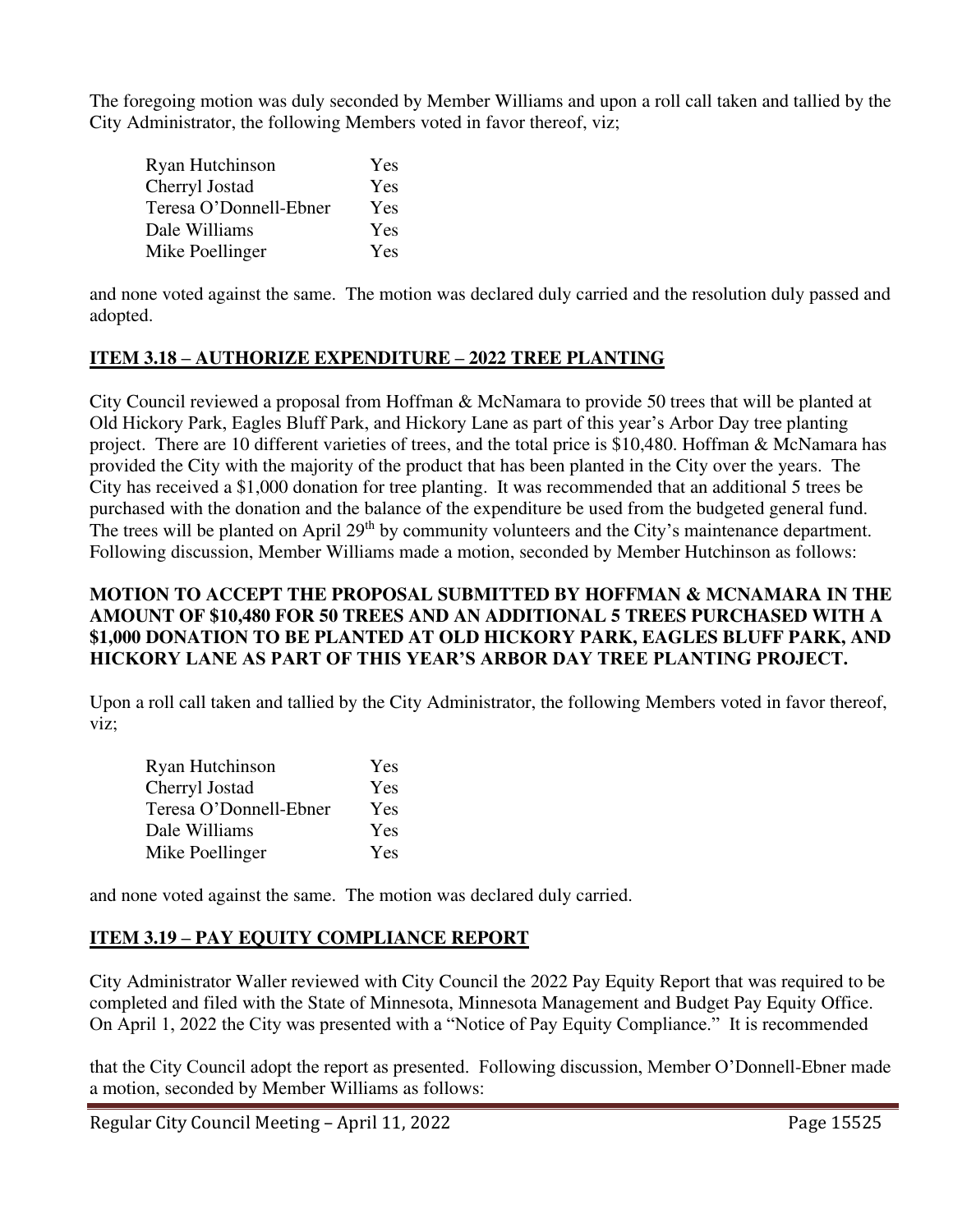## **MOTION TO ADOPT THE 2022 PAY EQUITY REPORT AS PRESENTED.**

Upon a roll call taken and tallied by the City Administrator, the following Members voted in favor thereof, viz;

| Ryan Hutchinson        | Yes |
|------------------------|-----|
| Cherryl Jostad         | Yes |
| Teresa O'Donnell-Ebner | Yes |
| Dale Williams          | Yes |
| Mike Poellinger        | Yes |

and none voted against the same. The motion was declared duly carried.

## **ITEM 3.20 LIABILITY COVERAGE WAIVER**

City Council reviewed the liability coverage waiver form, which is required to be adopted annually as part of the City's general liability insurance coverage with the League of Minnesota Cities Insurance Trust. Based on the recommendation of the city's insurance agent, the City Council has always NOT waived the statutory tort limits. This by MN Statute 466.04 limits the amount an individual or multiple claimants could recover from a single occurrence. It was suggested that the City Council continue with NOT waiving the statutory tort limits for the 2022/2023 renewal. Following discussion Member Hutchinson made a motion, seconded by Member O'Donnell-Ebner as follows:

#### **MOTION TO ADOPT THE LIABILITY COVERAGE WAIVER FORM WITH THE LEAGUE OF MINNESOTA CITIES INSURANCE TRUST AND NOT WAIVE THE STATUTORY TORT LIMITS FOR THE 2022/2023 RENEWAL**

Upon a roll call taken and tallied by the City Administrator, the following Members voted in favor thereof, viz;

| Ryan Hutchinson        | Yes        |
|------------------------|------------|
| Cherryl Jostad         | Yes        |
| Teresa O'Donnell-Ebner | <b>Yes</b> |
| Dale Williams          | Yes        |
| Mike Poellinger        | <b>Yes</b> |

and none voted against the same. The motion was declared duly carried.

## **ITEM 6.1 – STAFF CORRESPONDENCE/COMMITTEE UPDATES – PARK AND RECREATION COMMISSION MINUTES 3-29-2022**

City Council reviewed the minutes from the March 29, 2022, Park and Recreation Commission meeting. No action taken.

## **ITEM 8 – HOUSTON COUNTY**

Regular City Council Meeting – April 11, 2022